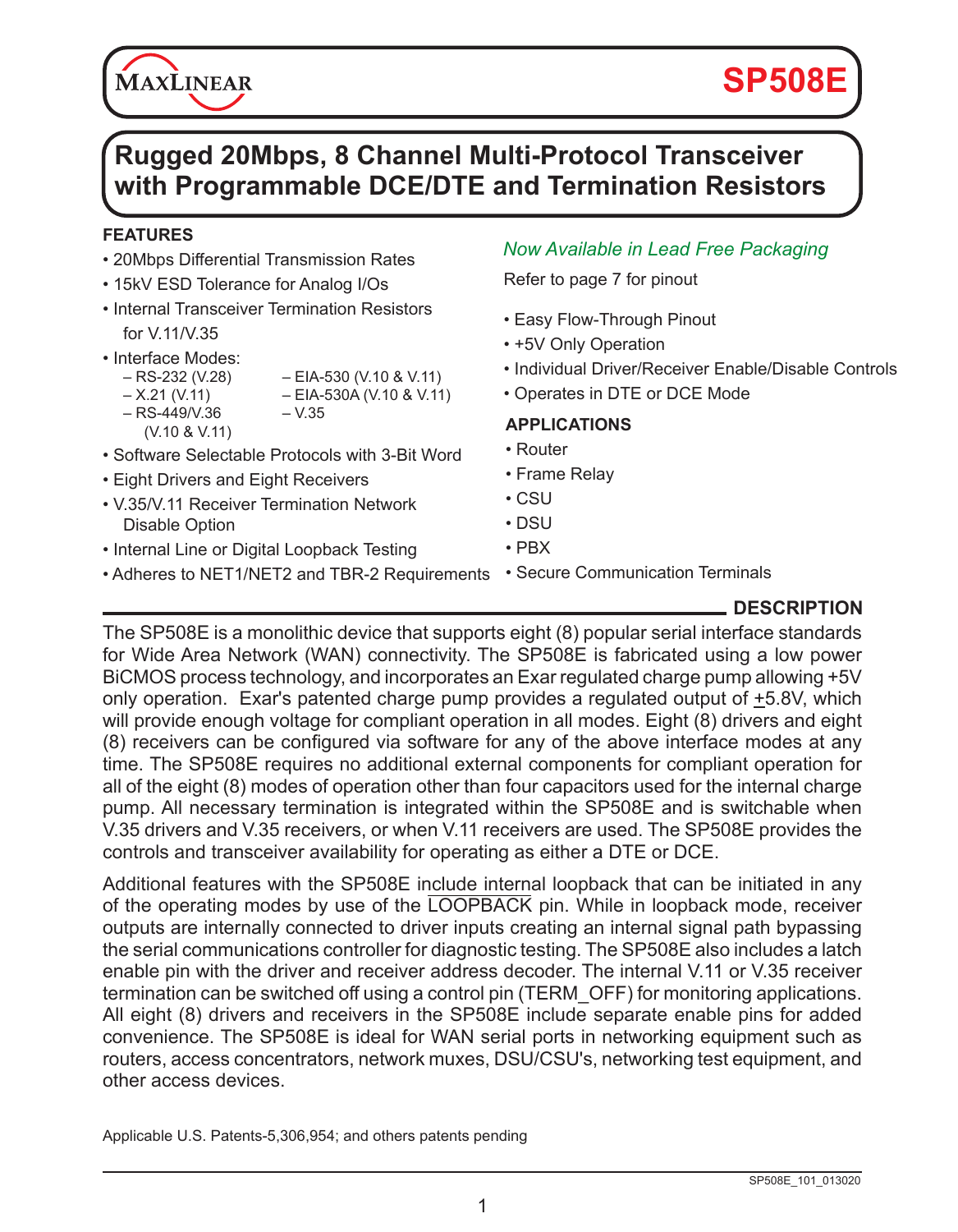#### **ABSOLUTE MAXIMUM RATINGS**

These are stress ratings only and functional operation of the device at these ratings or any other above those indicated in the operation sections of the specifications below is not implied. Exposure to absolute maximum rating conditions for extended periods of time may affect reliability.

| Input Voltages:                |  |
|--------------------------------|--|
|                                |  |
|                                |  |
|                                |  |
| Output Voltages:               |  |
|                                |  |
|                                |  |
|                                |  |
|                                |  |
|                                |  |
| (derate 19.0mW/°C above +70°C) |  |
| Package Derating:              |  |
|                                |  |
|                                |  |

#### **STORAGE CONSIDERATIONS**

Due to the relatively large package size, storage in a low humidity environment is preferred. Large high density plastic packages are moisture sensitive and should be stored in Dry Vapor Barrier Bags. Prior to usage, the parts should remain bagged and stored below 40°C and 60%RH. If the parts are removed from the bag, they should be used within 48 hours or stored in an environment at or below 20%RH. If the above conditions cannot be followed, the parts should be baked for four hours at 125°C in order to remove moisture prior to soldering. Exar ships the 100-pin LQFP in Dry Vapor Barrier Bags with a humidity indicator card and desiccant pack. The humidity indicator should be below 30%RH.

#### **ELECTRICAL SPECIFICATIONS**

 $T_A$  = -40°C to +85°C and V<sub>CC</sub> = +4.75V to +5.25V unless otherwise noted. Typical values are for  $T_A$  = 25C and Vcc = 5V.

| <b>LOGIC INPUTS</b><br>$V_{\mu}$<br>0.8<br><b>Volts</b><br>2.0<br>Volts<br>$\mathsf{V}_{\!\scriptscriptstyle\boldsymbol{\bot}}$<br><b>LOGIC OUTPUTS</b>            |  |
|--------------------------------------------------------------------------------------------------------------------------------------------------------------------|--|
|                                                                                                                                                                    |  |
|                                                                                                                                                                    |  |
|                                                                                                                                                                    |  |
| $V_{\text{OL}}$<br>0.4<br>Volts<br>$I_{\text{OUT}} = -3.2 \text{mA}$<br>$I_{\text{out}}^{\text{out}}$ = 1.0mA<br>2.4<br><b>Volts</b><br>$\mathsf{V}_{\mathsf{QH}}$ |  |
| <b>V.28 DRIVER</b>                                                                                                                                                 |  |
| <b>DC Parameters</b><br>Outputs                                                                                                                                    |  |
| Open Circuit Voltage<br>per Figure 1<br>Volts<br>±15                                                                                                               |  |
| Loaded Voltage<br>per Figure 2<br>±5.0<br>±15<br>Volts                                                                                                             |  |
| <b>Short-Circuit Current</b><br>per Figure 4, V <sub>our</sub> =0V<br>±100<br>mA<br>Power-Off Impedance<br>300<br>per Figure 5<br>Ω                                |  |
| <b>AC Parameters</b>                                                                                                                                               |  |
| Outputs                                                                                                                                                            |  |
| <b>Transition Time</b><br>per Figure 6: +3V to -3V<br>1.5<br>μs<br>Instantaneous Slew Rate<br>30<br>per Figure 3<br>$V/\mu s$                                      |  |
| Propagation Delay                                                                                                                                                  |  |
| 0.5<br>1<br>5<br>$t_{\text{PHL}}$<br>μs                                                                                                                            |  |
| 5<br>0.5<br>1<br>μs<br>t <sub>p⊥н</sub><br>Max.Transmission Rate<br>120<br>230                                                                                     |  |
| kbps                                                                                                                                                               |  |
| <b>V.28 RECEIVER</b>                                                                                                                                               |  |
| <b>DC Parameters</b>                                                                                                                                               |  |
| Inputs<br>3<br>Input Impedance<br>kΩ<br>per Figure 7<br>$\overline{7}$                                                                                             |  |
| Open-Circuit Bias<br>$+2.0$<br>per Figure 8<br>Volts                                                                                                               |  |
| <b>HIGH Threshold</b><br>3.0<br>1.7<br>Volts                                                                                                                       |  |
| 1.2<br><b>LOW Threshold</b><br>0.8<br>Volts<br><b>AC Parameters</b>                                                                                                |  |
| Propagation Delay                                                                                                                                                  |  |
| 50<br>100<br>500<br>ns<br>l<br>PHL                                                                                                                                 |  |
| 50<br>100<br>500<br>ns<br>⊾−                                                                                                                                       |  |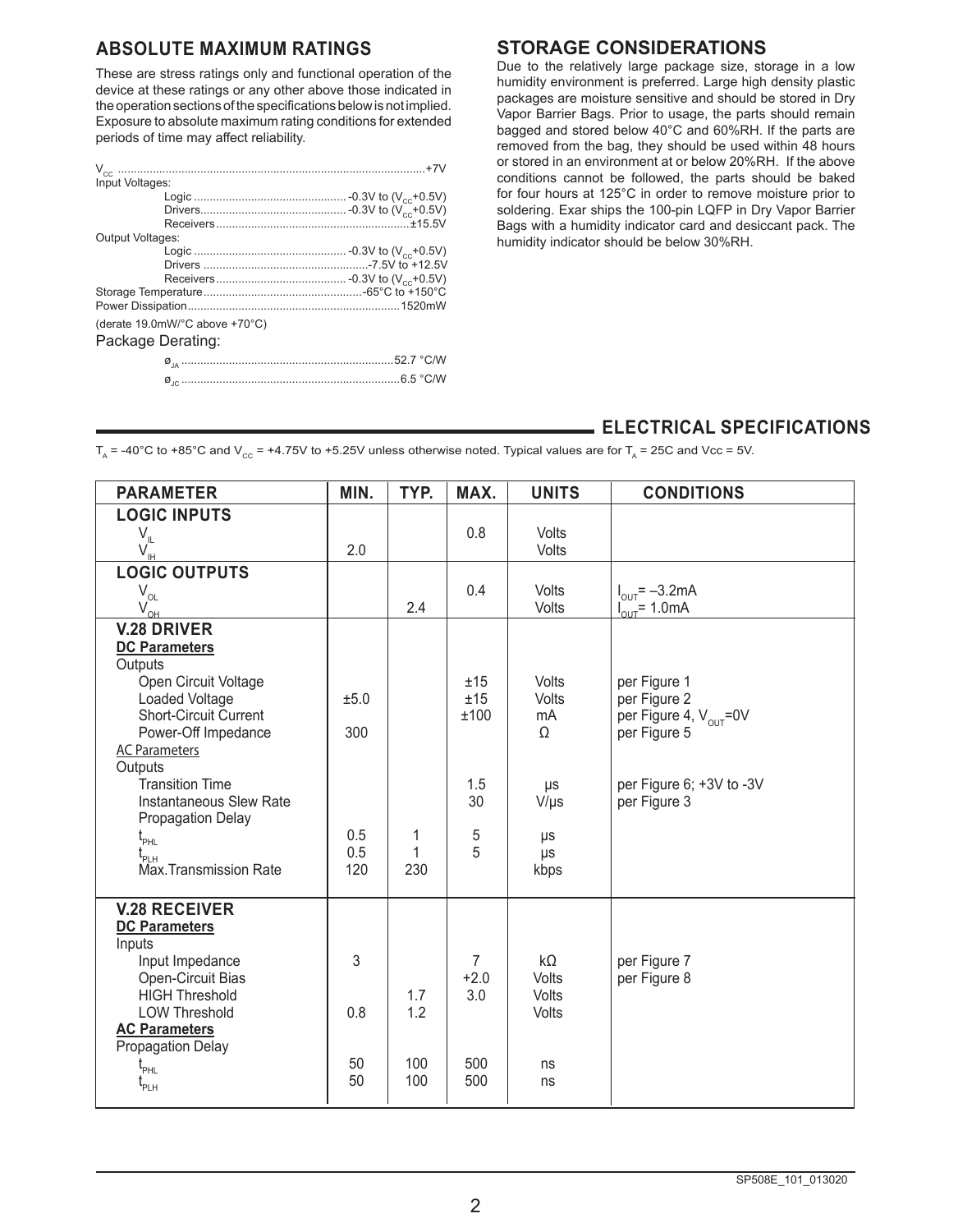$T_A$  = -40°C to +85°C and V<sub>cc</sub> = +4.75V to +5.25V unless otherwise noted. Typical values are for  $T_A$  = 25C and Vcc = 5V

| <b>PARAMETER</b>                                               | MIN.             | TYP. | MAX.           | <b>UNITS</b> | <b>CONDITIONS</b>                                      |
|----------------------------------------------------------------|------------------|------|----------------|--------------|--------------------------------------------------------|
| V.28 RECEIVER (cont)                                           |                  |      |                |              |                                                        |
| <b>AC Parameters (cont.)</b>                                   |                  |      |                |              |                                                        |
| Max.Transmission Rate                                          | 120              | 235  |                | kbps         |                                                        |
| <b>V.10 DRIVER</b>                                             |                  |      |                |              |                                                        |
| <b>DC Parameters</b>                                           |                  |      |                |              |                                                        |
| Outputs                                                        | ±4.0             |      | ±6.0           | Volts        |                                                        |
| Open Circuit Voltage<br><b>Test-Terminated Voltage</b>         | $0.9V_{\odot C}$ |      |                | Volts        | per Figure 9<br>per Figure 10                          |
| <b>Short-Circuit Current</b>                                   |                  |      | ±150           | mA           | per Figure 11                                          |
| Power-Off Current                                              |                  |      | ±100           | μA           | per Figure 12                                          |
| <b>AC Parameters</b><br>Outputs                                |                  |      |                |              |                                                        |
| <b>Transition Time</b>                                         |                  |      | 500            | ns           | per Figure 13; 10% to 90%                              |
| <b>Propagation Delay</b>                                       |                  |      |                |              |                                                        |
| $\mathfrak{t}_{_{\sf PHL}}$                                    | 30               | 100  | 500            | ns           |                                                        |
| $t_{\rm p_{\rm LH}}$<br>Max.Transmission Rate                  | 30<br>120        | 100  | 500            | ns<br>kbps   |                                                        |
| <b>V.10 RECEIVER</b>                                           |                  |      |                |              |                                                        |
| <b>DC Parameters</b>                                           |                  |      |                |              |                                                        |
| Inputs                                                         |                  |      |                |              |                                                        |
| Input Current                                                  | $-3.25$<br>4     |      | $+3.25$        | mA           | per Figures 14 and 15                                  |
| Input Impedance<br>Sensitivity                                 |                  |      | ±0.3           | kΩ<br>Volts  |                                                        |
| <b>AC Parameters</b>                                           |                  |      |                |              |                                                        |
| Propagation Delay                                              |                  |      |                |              |                                                        |
| $t_{\scriptscriptstyle\rm{PHL}}$                               |                  |      | 500<br>500     | ns<br>ns     |                                                        |
| $\mathfrak{t}_{_{\sf PLH}}$<br>Max.Transmission Rate           | 120              |      |                | kbps         |                                                        |
| <b>V.11 DRIVER</b>                                             |                  |      |                |              |                                                        |
| <b>DC Parameters</b>                                           |                  |      |                |              |                                                        |
| Outputs<br>Open Circuit Voltage                                |                  |      | ±6.0           | Volts        | per Figure 16                                          |
| <b>Test Terminated Voltage</b>                                 | ±2.0             |      |                | Volts        | per Figure 17                                          |
|                                                                | $0.5V_{oc}$      |      | $0.67V_{oc}$   | Volts        |                                                        |
| <b>Balance</b>                                                 |                  |      | ±0.4           | Volts        | per Figure 17                                          |
| Offset<br><b>Short-Circuit Current</b>                         |                  |      | $+3.0$<br>±150 | Volts<br>mA  | per Figure 17<br>per Figure 18                         |
| Power-Off Current                                              |                  |      | ±100           | μA           | per Figure 19                                          |
| <b>AC Parameters</b>                                           |                  |      |                |              |                                                        |
| Outputs                                                        |                  |      |                |              |                                                        |
| <b>Transition Time</b><br>Propagation Delay                    |                  |      | 10             | ns           | per Fig. 21 and 36; 10% to 90%<br>Using $C_i = 50pF$ ; |
| $t_{\scriptscriptstyle\rm{PHL}}$                               |                  | 30   | 85             | ns           | per Figures 33 and 36                                  |
|                                                                |                  | 30   | 85             | ns           | per Figures 33 and 36                                  |
| Differential Skew                                              |                  | 5    | 10             | ns           | per Figures 33 and 36                                  |
| $( t_{\text{phi}} - t_{\text{plh}} )$<br>Max Transmission Rate | 20               |      |                | <b>Mbps</b>  |                                                        |
| <b>Channel to Channel Skew</b>                                 |                  | 2    |                | ns           |                                                        |
|                                                                |                  |      |                |              |                                                        |
| <b>V.11 RECEIVER</b>                                           |                  |      |                |              |                                                        |
| <b>DC Parameters</b><br>Inputs                                 |                  |      |                |              |                                                        |
| Common Mode Range                                              | $-7$             |      | $+7$           | <b>Volts</b> |                                                        |
| Sensitivity                                                    |                  |      | ±0.2           | Volts        |                                                        |
|                                                                |                  |      |                |              |                                                        |
|                                                                |                  |      |                |              |                                                        |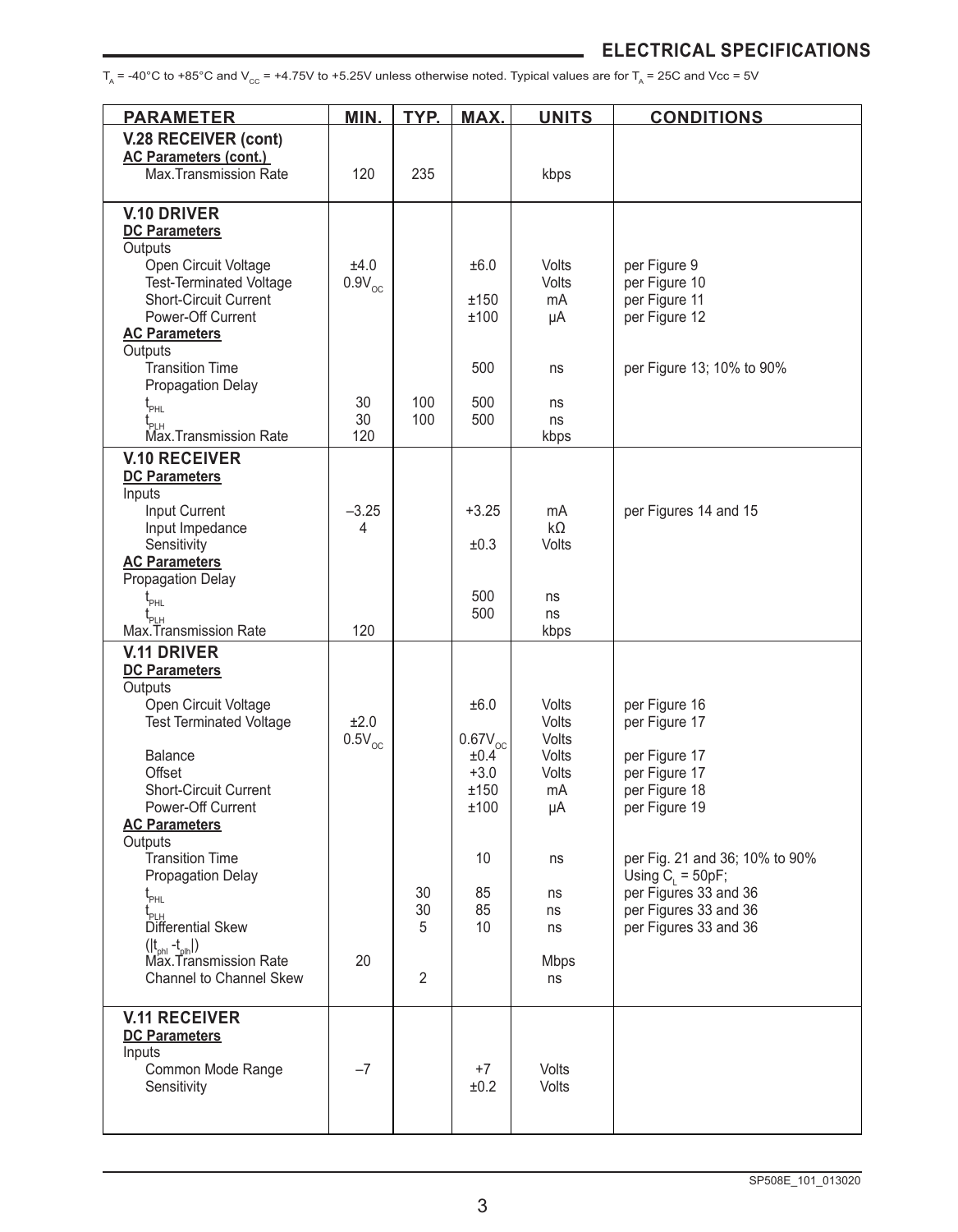$_{\text{T}_{\text{A}}}$  = -40°C to +85°C and V<sub>cc</sub> = +4.75V to +5.25V unless otherwise noted. Typical values are for T<sub>A</sub> = 25C and Vcc = 5V<br> $_{\text{A}}$  = 25C and Vcc = 5V

| PARAMETER                                                            | <b>MIN</b>   | TYP.       | MAX.          | <b>UNITS</b>   | <b>CONDITIONS</b>                                                                                                |
|----------------------------------------------------------------------|--------------|------------|---------------|----------------|------------------------------------------------------------------------------------------------------------------|
| V.11 RECEIVER (cont)                                                 |              |            |               |                |                                                                                                                  |
| DC Parameters (cont.)                                                |              |            |               |                |                                                                                                                  |
| Input Current                                                        | $-3.25$      |            | ±3.25         | mA             | per Figure 20 and 22;                                                                                            |
| Current w/ $100\Omega$ Termination                                   |              |            | ±60.75        | mA             | power on or off<br>per Figure 23 and 24                                                                          |
| Input Impedance                                                      | 4            |            |               | $k\Omega$      |                                                                                                                  |
| <b>AC Parameters</b>                                                 |              |            |               |                |                                                                                                                  |
| Propagation Delay                                                    |              | 30         | 85            | ns             | Using $C_i = 50pF$ ;<br>per Figures 33 and 38                                                                    |
| $\mathfrak{t}_{_{\mathsf{PHL}}}$<br>$\mathfrak{t}_{\mathsf{PLH}}$    |              | 30         | 85            | ns             | per Figures 33 and 38                                                                                            |
| Skew( t <sub>ohl</sub> -t <sub>olh</sub>  )                          |              | 5          | 10            | ns             | per Figure 33                                                                                                    |
| Max.Transmission Rate<br><b>Channel to Channel Skew</b>              | 20           | 2          |               | Mbps<br>ns     |                                                                                                                  |
| <b>V.35 DRIVER</b>                                                   |              |            |               |                |                                                                                                                  |
| <b>DC Parameters</b>                                                 |              |            |               |                |                                                                                                                  |
| Outputs                                                              |              |            |               |                |                                                                                                                  |
| <b>Test Terminated Voltage</b><br>Offset                             | ±0.44        |            | ±0.66<br>±0.6 | Volts<br>Volts | per Figure 25<br>per Figure 25                                                                                   |
| Output Overshoot                                                     | $-0.2V_{ST}$ |            | $+0.2VST$     | Volts          |                                                                                                                  |
| Source Impedance                                                     | 50           |            | 150           | Ω              | per Figure 25; $V_{ST = Steady state value}$<br>per Figure 27; $Z_s = V_2/V_1 x 50$                              |
| Short-Circuit Impedance<br><b>AC Parameters</b>                      | 135          |            | 165           | Ω              | per Figure 28                                                                                                    |
| Outputs                                                              |              |            |               |                |                                                                                                                  |
| <b>Transition Time</b>                                               |              | 7          | 20            | ns             | per Figure 29; 10% to 90%                                                                                        |
| <b>Propagation Delay</b>                                             |              | 30         | 85            |                |                                                                                                                  |
| $t_{\scriptscriptstyle{\sf PHL}}$                                    |              | 30         | 85            | ns<br>ns       | per Figure 33 and 36; $C_i = 20pF$<br>per Figure 33 and 36; $C_i = 20pF$                                         |
| Differential Skew                                                    |              | 5          | 10            | ns             | per Figure 33 and 36; $C_i = 20pF$                                                                               |
| ( t <sub>.phl</sub> -t <sub>.plh</sub>  )<br>Max.Transmission Rate   | 20           |            |               |                |                                                                                                                  |
| <b>Channel to Channel Skew</b>                                       |              | 2          |               | Mbps<br>ns     |                                                                                                                  |
| <b>V.35 RECEIVER</b>                                                 |              |            |               |                |                                                                                                                  |
| <b>DC Parameters</b>                                                 |              |            |               |                |                                                                                                                  |
| Inputs<br>Sensitivity                                                |              | ±50        | $+200$        | mV             |                                                                                                                  |
| Source Impedance                                                     | 90           |            | 110           | Ω              | per Figure 30; $Z_s = V_s/V_1 \times 50\Omega$                                                                   |
| Short-Circuit Impedance                                              | 135          |            | 165           | Ω              | per Figure 31                                                                                                    |
| <b>AC Parameters</b><br><b>Propagation Delay</b>                     |              |            |               |                |                                                                                                                  |
| $t_{\text{PHL}}$                                                     |              | 30         | 85            | ns             | per Figure 33 and 38; $C_i = 20pF$                                                                               |
|                                                                      |              | 30         | 85            | ns             | per Figure 33 and 38; $C_i = 20pF$                                                                               |
| Skew( t <sub>phl</sub> -t <sub>plh</sub>  )<br>Max.Transmission Rate | 20           | 5          | 10            | ns<br>Mbps     | per Figure 33; $C_i = 20p\bar{F}$                                                                                |
| <b>Channel to Channel Skew</b>                                       |              | 2          |               | ns             |                                                                                                                  |
| <b>TRANSCEIVER LEAKAGE ¢URRENT</b>                                   |              |            |               |                |                                                                                                                  |
| Driver Output 3-State Current                                        |              | 500        |               | μA             | per Figure 32; Drivers disabled                                                                                  |
| Rcvr Output 3-State Current                                          |              | 1          | 10            | μA             | $T_x$ & $R_x$ disabled, 0.4V - V <sub>o</sub> - 2.4V                                                             |
| <b>POWER REQUIREMENTS</b>                                            |              |            |               |                |                                                                                                                  |
| $V_{cc}$                                                             | 4.75         | 5.00       | 5.25          | Volts          |                                                                                                                  |
| (Shutdown Mode)<br>$I_{\rm cc}$<br>(V.28/RS-232)                     |              | 200<br>95  |               | μA<br>mA       | All $I_{\text{cc}}$ values are with $V_{\text{cc}}$ = +5V<br>$f_{\text{IN}} = 120$ kbps; Drivers active & loaded |
| (V.11/RS-422)                                                        |              | 230        |               | mA             | $f_{IN}$ = 10Mbps; Drivers active & loaded                                                                       |
| (EIA-530 & RS-449)                                                   |              | 270        |               | mA             | $f_{IN}$ = 10Mbps; Drivers active & loade                                                                        |
| (V.35)<br>(EIA-530A)                                                 |              | 170<br>200 |               | mA<br>mA       | V.35 @ $f_{\text{IN}}$ = 10Mbps, V.28 @ 20kbps<br>$f_{in}$ = 10Mbps; Drivers active & loaded                     |
|                                                                      |              |            |               |                |                                                                                                                  |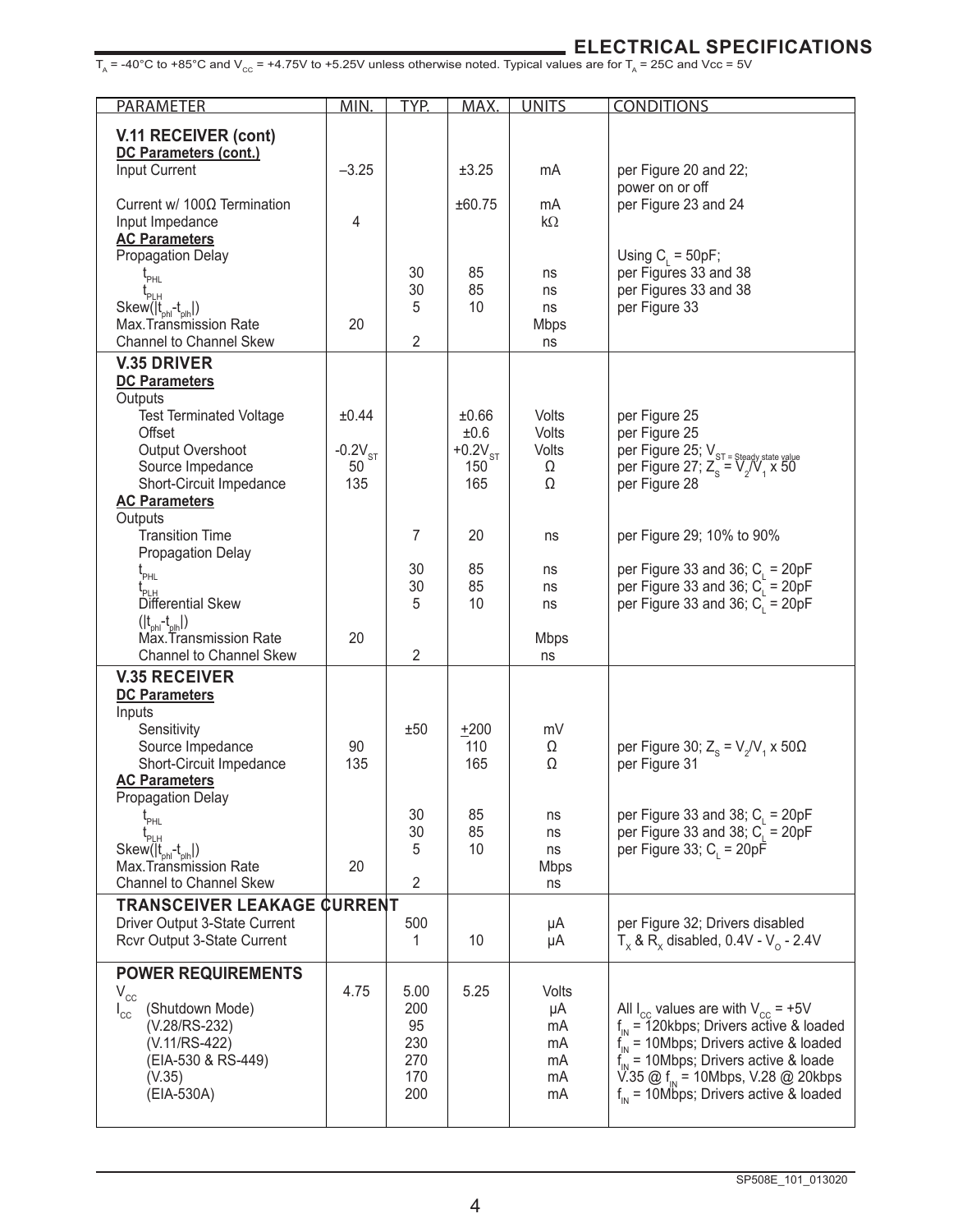#### **ELECTRICAL SPECIFICATIONS OTHER AC CHARACTERISTICS**

 $T_A$  = -40°C to +85°C and V<sub>cc</sub> = +4.75V to +5.25V unless otherwise noted. Typical values are for  $T_A$  = 25C and Vcc = 5V.

| <b>PARAMETER</b>                                                                                         | MIN. | TYP.         | MAX.       | <b>UNITS</b> | <b>CONDITIONS</b>                                                                                  |
|----------------------------------------------------------------------------------------------------------|------|--------------|------------|--------------|----------------------------------------------------------------------------------------------------|
| DRIVER DELAY TIME BETWEEN ACTIVE MODE AND TRI-STATE MODE                                                 |      |              |            |              |                                                                                                    |
| RS-232/V.28                                                                                              |      |              |            |              |                                                                                                    |
| t <sub>pzi</sub> ; Tri-state to Output LOW                                                               |      | 0.11         | 5.0        | μs           | $C_i$ = 100pF, Fig. 34 & 40; S <sub>2</sub> closed                                                 |
| t <sub>PZH</sub> ; Tri-state to Output HIGH                                                              |      | 0.11         | 2.0        | μs           | $C_i = 100pF$ , Fig. 34 & 40; $S_i$ closed                                                         |
| t <sub>PLZ</sub> ; Output LOW to Tri-state<br>t <sub>PHZ</sub> ; Output HIGH to Tri-state                |      | 0.05<br>0.05 | 2.0<br>2.0 | μs<br>μs     | $C_i = 100pF$ , Fig. 34 & 40; $S_2$ closed<br>$C_i = 100pF$ , Fig. 34 & 40; $S_i$ closed           |
| RS-423/V.10                                                                                              |      |              |            |              |                                                                                                    |
|                                                                                                          |      | 0.07         | 2.0        | μs           | $C_i$ = 100pF, Fig. 34 & 40; S <sub>2</sub> closed                                                 |
| t <sub>pzi</sub> ; Tri-state to Output LOW<br>t <sub>pzH</sub> ; Tri-state to Output HIGH                |      | 0.05         | 2.0        | μs           |                                                                                                    |
| t <sub>PLZ</sub> ; Output LOW to Tri-state                                                               |      | 0.55         | 2.0        | μs           | $C_1 = 100pF$ , Fig. 34 & 40; $S_2$ closed<br>$C_1 = 100pF$ , Fig. 34 & 40; $S_2$ closed           |
| t <sub>PH7</sub> ; Output HIGH to Tri-state                                                              |      | 0.12         | 2.0        | μs           | $C_i^2$ = 100pF, Fig. 34 & 40; $S_2^2$ closed                                                      |
| RS-422/V.11                                                                                              |      |              |            |              |                                                                                                    |
| t <sub><sub>P71</sub>; Tri-state to Output LOW</sub>                                                     |      | 0.04         | 10.0       | μs           | $C1$ = 100pF, Fig. 34 & 37; S <sub>4</sub> closed                                                  |
| $t_{\text{pZH}}^{t_{\text{Z}}}$ , Tri-state to Output HIGH<br>$t_{\text{pZH}}$ , Output LOW to Tri-state |      | 0.05<br>0.03 | 2.0<br>2.0 | μs           | $C_i = 100pF$ , Fig. 34 & 37; S <sub>2</sub> closed                                                |
| t <sub>PH7</sub> ; Output HIGH to Tri-state                                                              |      | 0.11         | 2.0        | μs<br>μs     | $C_i = 15pF$ , Fig. 34 & 37; S, closed<br>$C = 15pF$ , Fig. 34 & 37; S <sub>2</sub> closed         |
| V.35                                                                                                     |      |              |            |              |                                                                                                    |
| t <sub><sub>PZI</sub>; Tri-state to Output LOW</sub>                                                     |      | 0.85         | 10.0       | μs           | $C_i$ = 100pF, Fig. 34 & 37; S <sub>1</sub> closed                                                 |
| $t_{\rm pZH}$ ; Tri-state to Output HIGH                                                                 |      | 0.36         | 2.0        | μs           | $C_i = 100pF$ , Fig. 34 & 37; S <sub>2</sub> closed                                                |
| $t_{PIZ}$ ; Output LOW to Tri-state                                                                      |      | 0.06         | 2.0        | μs           | $C_i = 15pF$ , Fig. 34 & 37; S, closed                                                             |
| t <sub>PH7</sub> ; Output HIGH to Tri-state                                                              |      | 0.05         | 2.0        | μs           | $C_i = 15pF$ , Fig. 34 & 37; S <sub>2</sub> closed                                                 |
| RECEIVER DELAY TIME BETWEEN ACTIVE MODE AND TRI-STATE MODE                                               |      |              |            |              |                                                                                                    |
| RS-232/V.28                                                                                              |      |              |            |              |                                                                                                    |
| t <sub>PZL</sub> ; Tri-state to Output LOW                                                               |      | 0.05         | 2.0        | μs           | $C1$ = 100pF, Fig. 35 & 40; S <sub>4</sub> closed                                                  |
| F <sub>PZH</sub> ; Tri-state to Output HIGH<br>t <sub>PLZ</sub> ; Output LOW to Tri-state                |      | 0.05<br>0.65 | 2.0<br>2.0 | μs<br>μs     | $C_i^2$ = 100pF, Fig. 35 & 40, S <sub>2</sub> closed<br>$C_i = 100pF$ , Fig. 35 & 40; $S_i$ closed |
| $t_{\text{PHZ}}^{\text{UL}}$ ; Output HIGH to Tri-state                                                  |      | 0.65         | 2.0        | μs           | $C = 100pF$ , Fig. 35 & 40, S, closed                                                              |
| RS-423/V.10                                                                                              |      |              |            |              |                                                                                                    |
|                                                                                                          |      | 0.04         | 2.0        | μs           | $C1$ = 100pF, Fig. 35 & 40; S <sub>4</sub> closed                                                  |
| $t_{PZL}$ ; Tri-state to Output LOW<br>$t_{PZH}$ ; Tri-state to Output HIGH                              |      | 0.03         | 2.0        | μs           | $C_i = 100pF$ , Fig. 35 & 40, S <sub>2</sub> closed                                                |
| t <sub>PLZ</sub> , Output LOW to Tri-state                                                               |      | 0.03         | 2.0        | μs           | $C_i = 100pF$ , Fig. 35 & 40; S <sub>1</sub> closed                                                |
| t <sub>PHZ</sub> ; Output HIGH to Tri-state                                                              |      | 0.03         | 2.0        | μs           | $C_i = 100pF$ , Fig. 35 & 40; S <sub>2</sub> closed                                                |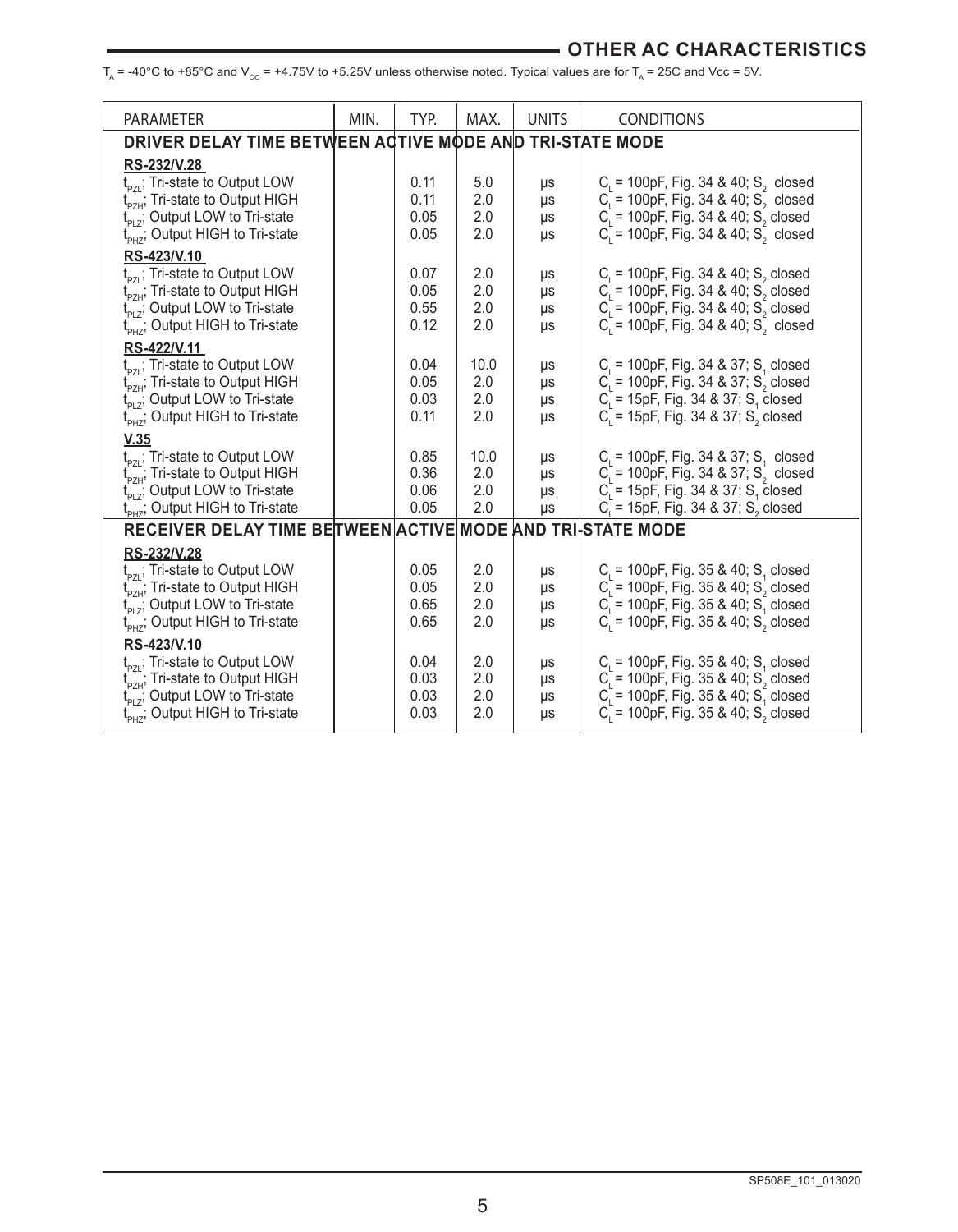#### **OTHER AC CHARACTERISTICS** (Continued)

 $T_A$  = -40°C to +85°C and V<sub>cc</sub> = +4.75V to +5.25V unless otherwise noted. Typical values are for  $T_A$  = 25C and Vcc = 5V

| <b>PARAMETER</b>                                                            | MIN. | TYP.           | MAX.       | <b>UNITS</b> | <b>CONDITIONS</b>                                                                                               |
|-----------------------------------------------------------------------------|------|----------------|------------|--------------|-----------------------------------------------------------------------------------------------------------------|
| RS-422/V.11                                                                 |      |                |            |              |                                                                                                                 |
| t <sub>pzi</sub> ; Tri-state to Output LOW                                  |      | 0.04           | 2.0        | μs           | $C_i = 100pF$ , Fig. 35 & 39; S, closed                                                                         |
| $t_{PZH}$ ; Tri-state to Output HIGH<br>$t_{PLZ}$ , Output LOW to Tri-state |      | 0.03<br>0.03   | 2.0<br>2.0 | μs<br>μs     | $C_i = 100pF$ , Fig. 35 & 39; S <sub>2</sub> closed<br>$C_i = 15pF$ , Fig. 35 & 39; S, closed                   |
| $t_{\text{PHZ}}$ ; Output HIGH to Tri-state                                 |      | 0.03           | 2.0        | us           | $C_i = 15pF$ , Fig. 35 & 39; S <sub>2</sub> close                                                               |
| V.35                                                                        |      |                |            |              |                                                                                                                 |
| $t_{p_{7}}$ ; Tri-state to Output LOW                                       |      | 0.04           | 2.0        | μs           | $C_i = 100pF$ , Fig. 35 & 39; S, closed                                                                         |
| $t_{\rm pZH}^{\rm CL}$ ; Tri-state to Output HIGH                           |      | 0.03           | 2.0        | μs           | $C_i = 100pF$ , Fig. 35 & 39; S <sub>2</sub> closed                                                             |
| $t_{PI}$ ; Output LOW to Tri-state                                          |      | 0.03           | 2.0<br>2.0 | μs           | $C_1 = 15pF$ , Fig. 35 & 39; S <sub>1</sub> closed                                                              |
| $t_{\text{PHZ}}$ ; Output HIGH to Tri-state                                 |      | 0.03           |            | $\mu s$      | $C_i = 15pF$ , Fig. 35 & 39; S <sub>2</sub> closed                                                              |
| <b>TRANSCEIVER TO TRANSCEIVER SKEW</b>                                      |      |                |            |              | (per Figures 32, 33, 36, 38)                                                                                    |
| RS-232 Driver                                                               |      | 100            |            | ns           | $[(t_{\text{oh}})_{\text{Tx1}} - (t_{\text{oh}})_{\text{Txn}}]$                                                 |
|                                                                             |      | 100            |            | ns           | $[(t_{\text{olh}})_{\text{Tx1}} - (t_{\text{olh}})_{\text{Txn}}]$                                               |
| RS-232 Receiver                                                             |      | 20             |            | ns           | $[(t_{\text{phi}})_{Rx1} - (t_{\text{phi}})_{Rx1}]$                                                             |
|                                                                             |      | 20             |            | ns           | $[(t_{\text{phi}})_{\text{Rx1}} - (t_{\text{phi}})_{\text{Rxn}}]$                                               |
| RS-422 Driver                                                               |      | 2              |            | ns           | $[(t_{\text{phi}})_{\text{Tx1}} - (t_{\text{phi}})_{\text{Txn}}]$                                               |
|                                                                             |      | 2              |            | ns           | $[(t_{\text{olh}})_{\text{Tx1}} - (t_{\text{olh}})_{\text{Txn}}]$                                               |
| RS-422 Receiver                                                             |      | $\overline{2}$ |            | ns           | $\frac{[ (t_{\rm ph})_{\rm Rx1} - (t_{\rm ph})_{\rm Rxn}]}{[ (t_{\rm ph})_{\rm Rx1} - (t_{\rm ph})_{\rm Rxn}]}$ |
|                                                                             |      | $\overline{2}$ |            | ns           |                                                                                                                 |
| RS-423 Driver                                                               |      | $\overline{2}$ |            | ns           | $[(t_{\text{phi}})_{\text{Tx2}} - (t_{\text{phi}})_{\text{Txn}}]$                                               |
|                                                                             |      | $\overline{2}$ |            | ns           | $[(t_{\text{olh}})_{\text{Tx2}} - (t_{\text{olh}})_{\text{Txn}}]$                                               |
| RS-423 Receiver                                                             |      | 2              |            | ns           | $[{ (t_{ph})}_{Rx2} - (t_{ph})_{Rxn} ]$                                                                         |
|                                                                             |      | $\overline{2}$ |            | ns           | $[(t_{\text{phi}})_{Rx2} - (t_{\text{phi}})_{Rx2}]$                                                             |
| V.35 Driver                                                                 |      | $\overline{2}$ |            | ns           | $[(t_{ph})_{T\times 1} - (t_{ph})_{T\times n}]$                                                                 |
|                                                                             |      | 2              |            | ns           | $[(t_{\text{plh}})_{\text{Tx1}} - (t_{\text{plh}})_{\text{Txn}}]$                                               |
| V.35 Receiver                                                               |      | $\frac{2}{2}$  |            | ns           | $[(t_{ph})_{Rx1} - (t_{ph})_{Rxn}]$                                                                             |
|                                                                             |      |                |            | ns           | $[(t_{\text{nh}})_{\text{Rv1}} - (t_{\text{nh}})_{\text{Rv1}}]$                                                 |
|                                                                             |      |                |            |              |                                                                                                                 |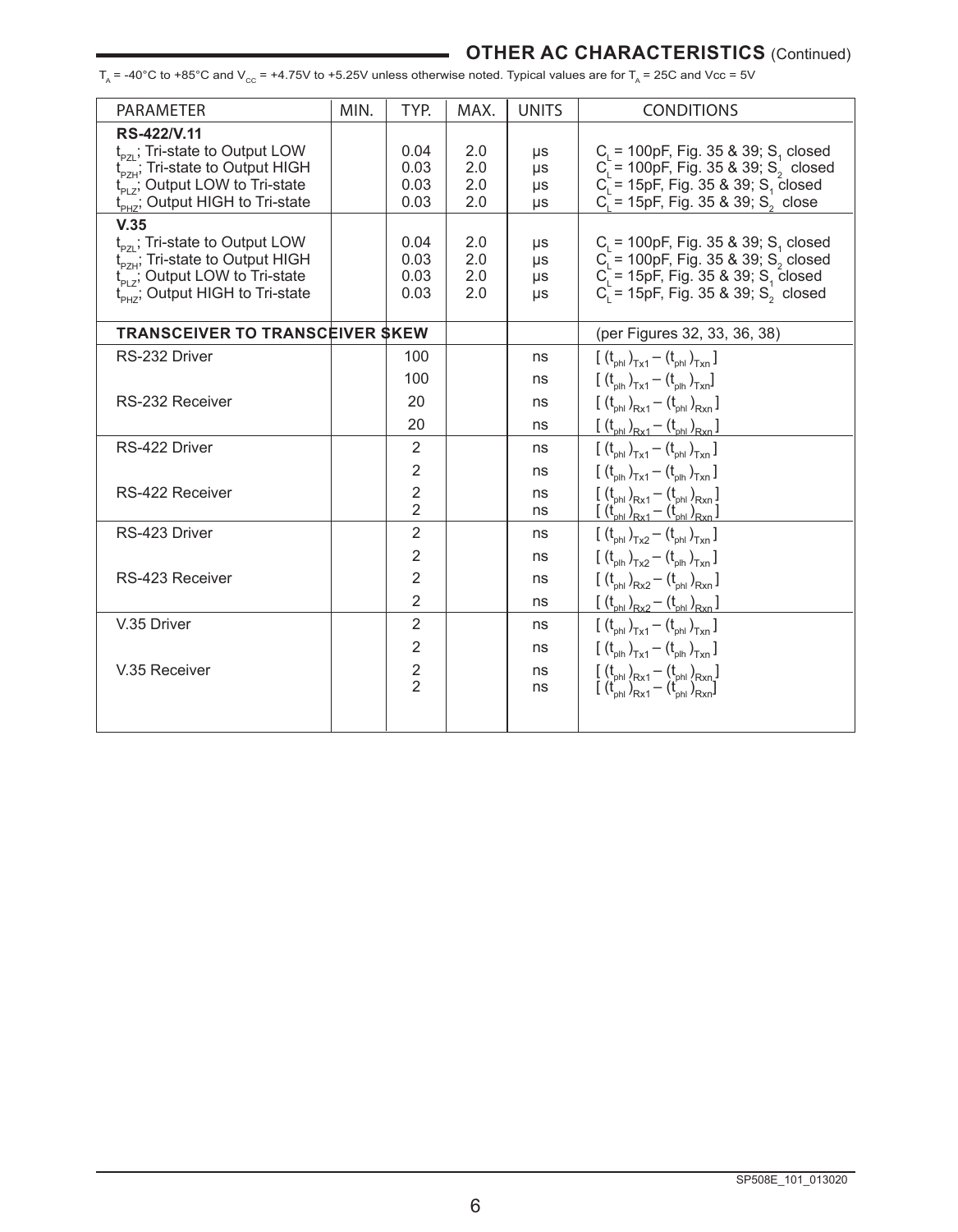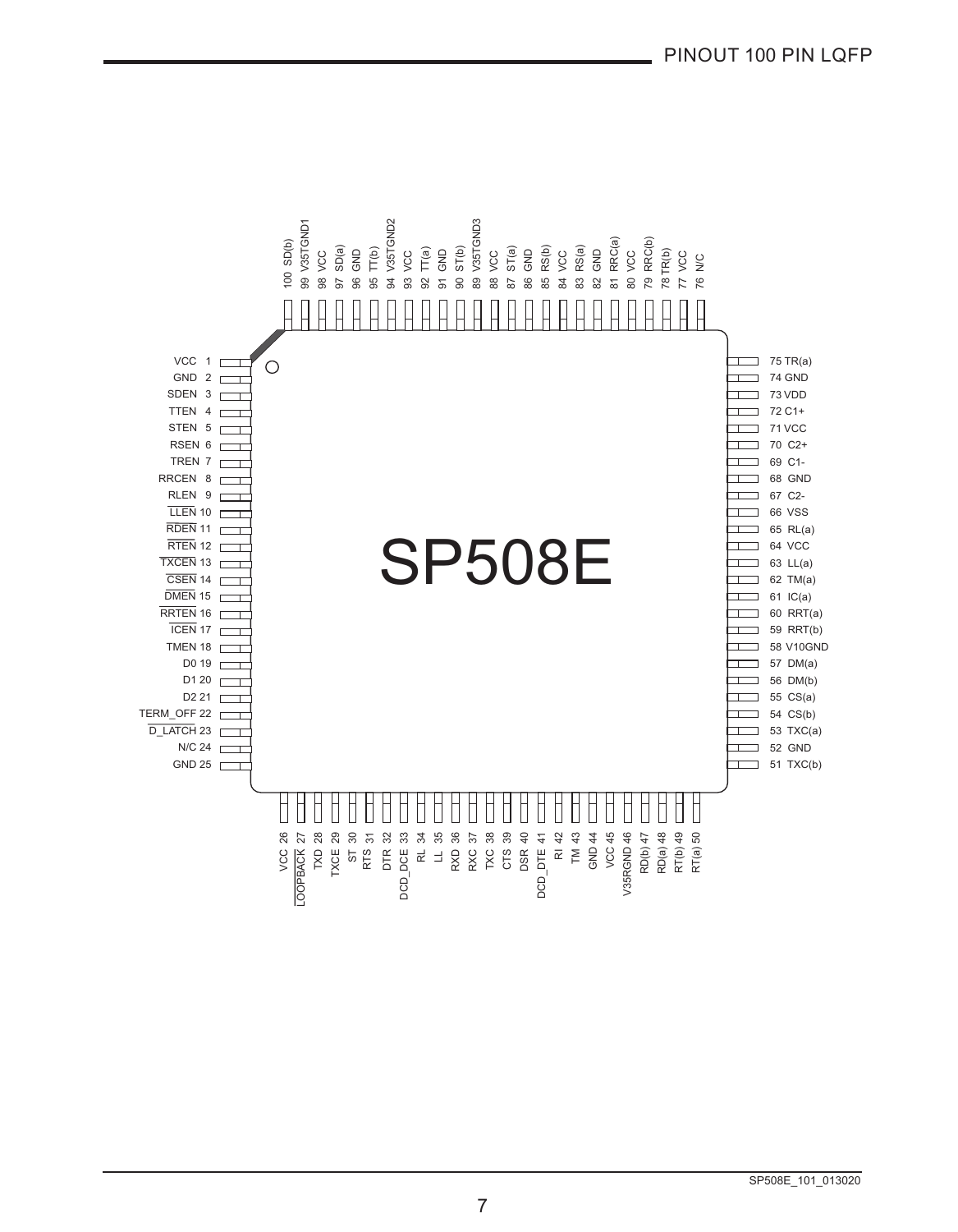#### **PIN DESCRIPTION**

| <b>Pin Number</b> | <b>Pin Name</b> | <b>Description</b>                             | <b>Pin Number</b> | <b>Pin Name</b>  | <b>Description</b>                           |
|-------------------|-----------------|------------------------------------------------|-------------------|------------------|----------------------------------------------|
| $\mathbf{1}$      | <b>VCC</b>      | 5V Power Supply Input                          | 51                | TxC(b)           | <b>TxC Non-Inverting Input</b>               |
| $\overline{2}$    | <b>GND</b>      | <b>Signal Ground</b>                           | 52                | <b>GND</b>       | <b>Signal Ground</b>                         |
| 3                 | <b>SDEN</b>     | <b>TxD Driver Enable Input</b>                 | 53                | TxC(a)           | <b>TxC Inverting Input</b>                   |
| 4                 | <b>TTEN</b>     | <b>TxCE Driver Enable Input</b>                | 54                | CS(b)            | <b>CTS Non-Inverting Input</b>               |
| $\overline{5}$    | <b>STEN</b>     | ST Driver Enable Input                         | 55                | CS(a)            | CTS Inverting Input                          |
| $6\phantom{.}$    | <b>RSEN</b>     | RTS Driver Enable Input                        | 56                | DM(b)            | <b>DSR Non-Inverting Input</b>               |
| $\overline{7}$    | <b>TREN</b>     | <b>DTR Driver Enable Input</b>                 | 57                | DM(a)            | <b>DSR Inverting Input</b>                   |
| 8                 | <b>RRCEN</b>    | <b>DCD Driver Enable Input</b>                 | 58                | GNDV10           | V.10 Rx Reference Node                       |
| $9\,$             | <b>RLEN</b>     | RL Driver Enable Input                         | 59                | RRT(b)           | <b>DCD<sub>pTE</sub></b> Non-Inverting Input |
| 10                | LLEN#           | LL Driver Enable Input                         | 60                | RRT(a)           | DCD <sub>pTE</sub> Inverting Input           |
| 11                | RDEN#           | RxD Receiver Enable Input                      | 61                | IC               | RI Receiver Input                            |
| 12                | RTEN#           | <b>RxC Receiver Enable Input</b>               | 62                | TM(a)            | <b>TM Receiver Input</b>                     |
| 13                | TxCEN#          | <b>TxC Receiver Enable Input</b>               | 63                | LL(a)            | <b>LL Driver Output</b>                      |
| 14                | CSEN#           | <b>CTS Receiver Enable Input</b>               | 64                | <b>VCC</b>       | Power Supply Input                           |
| 15                | DMEN#           | <b>DSR Receiver Enable Input</b>               | 65                | RL(a)            | <b>RL Driver Output</b>                      |
| 16                | RRTEN#          | <b>DCD<sub>ore</sub></b> Receiver Enable Input | 66                | VSS1             | -2xVCC Charge Pump Output                    |
| 17                | ICEN#           | RI Receiver Enable Input                       | 67                | C2N              | <b>Charge Pump Capacitor</b>                 |
| 18                | <b>TMEN</b>     | <b>TM Receiver Enable Input</b>                | 68                | <b>GND</b>       | Signal Ground                                |
| 19                | D <sub>0</sub>  | Mode Select Input                              | 69                | C <sub>1</sub> N | <b>Charge Pump Capacitor</b>                 |
| 20                | D <sub>1</sub>  | Mode Select Input                              | 70                | C <sub>2</sub> P | Charge Pump Capacitor                        |
| 21                | D <sub>2</sub>  | Mode Select Input                              | 71                | <b>VCC</b>       | Power Supply Input                           |
| 22                | <b>TERM OFF</b> | <b>Termination Disable Input</b>               | 72                | C <sub>1</sub> P | Charge Pump Capacitor                        |
| 23                | D LATCH#        | Decoder Latch Input                            | 73                | <b>VDD</b>       | 2xVCC Charge Pump Output                     |
| 24                | <b>NC</b>       | No Connect                                     | 74                | GND              | <b>Signal Ground</b>                         |
| 25                | <b>GND</b>      | <b>Signal Ground</b>                           | 75                | TR(a)            | <b>DTR Inverting Output</b>                  |
| 26                | <b>VCC</b>      | 5V Power Supply Input                          | 76                | <b>NC</b>        | No Connect                                   |
| 27                |                 | LOOPBACK# Loopback Mode Enable Input           | 77                | <b>VCC</b>       | Power Supply Input                           |
| 28                | <b>TxD</b>      | <b>TxD Driver TTL Input</b>                    | 78                | TR(b)            | <b>DTR Non-Inverting Output</b>              |
| 29                | <b>TxCE</b>     | <b>TxCE Driver TTL Input</b>                   | 79                | RRC(b)           | <b>DCD Non-Inverting Output</b>              |
| 30                | <b>ST</b>       | ST Driver TTL Input                            | 80                | <b>VCC</b>       | Power Supply Input                           |
| 31                | <b>RTS</b>      | RTS Driver TTL Input                           | 81                | RRC(a)           | <b>DCD Inverting Output</b>                  |
| 32                | <b>DTR</b>      | <b>DTR Driver TTL Input</b>                    | 82                | <b>GND</b>       | Signal Ground                                |
| 33                | DCD DCE         | DCD <sub>pcE</sub> Driver TTL Input            | 83                | RS(a)            | <b>RTS Inverting Output</b>                  |
| $\frac{34}{5}$    | <b>RL</b>       | RL Driver TTL Input                            | 84                | <b>VCC</b>       | Power Supply Input                           |
| 35                | LL              | LL Driver TTL Input                            | 85                | RS(b)            | RTS Non-Inverting Output                     |
| 36                | <b>RxD</b>      | <b>RxD Receiver TTL Output</b>                 | 86                | <b>GND</b>       | <b>Signal Ground</b>                         |
| 37                | <b>RxC</b>      | <b>RxC Receiver TTLOutput</b>                  | 87                | ST(a)            | <b>ST Inverting Output</b>                   |
| 38                | <b>TxC</b>      | <b>TxC Receiver TTL Output</b>                 | 88                | <b>VCC</b>       | Power Supply Input                           |
| 39                | <b>CTS</b>      | <b>CTS Receiver TTL Output</b>                 | 89                | V35TGND3         | <b>ST Termination Referance</b>              |
| 40                | <b>DSR</b>      | <b>DSR Receiver TTL Output</b>                 | 90                | ST(b)            | ST Non-Inverting Output                      |
| 41                | DCD_DTE         | <b>DCD<sub>pTE</sub></b> Receiver TTL Output   | 91                | <b>GND</b>       | <b>Signal Ground</b>                         |
| 42                | $\mathsf{RI}$   | RI Receiver TTL Output                         | 92                | TT(a)            | <b>TxCE Inverting Output</b>                 |
| 43                | <b>TM</b>       | <b>TM Receiver TTL Output</b>                  | 93                | <b>VCC</b>       | 5V Power Supply Input                        |
| 44                | <b>GND</b>      | Signal Ground                                  | 94                | V35TGND2         | <b>ST Termination Referance</b>              |
| 45                | <b>VCC</b>      | Power Supply Input                             | 95                | TT(b)            | <b>TxCE Non-Inverting Output</b>             |
| 46                | V35RGND         | <b>Reciever Termination Refrence</b>           | 96                | <b>GND</b>       | <b>Signal Ground</b>                         |
| 47                | RD(b)           | RXD Non-Inverting Input                        | 97                | SD(a)            | <b>TxD Inverting Output</b>                  |
| 48                | RD(a)           | RXD Inverting Input                            | 98                | <b>VCC</b>       | 5V Power Supply Input                        |
| 49                | RT(b)           | RxC Non-Inverting Input                        | 99                | V35TGND1         | ST Termination Referance                     |
| 50                | RT(a)           | RxC Inverting Input                            | 100               | SD(b)            | <b>TxD Non-Inverting Output</b>              |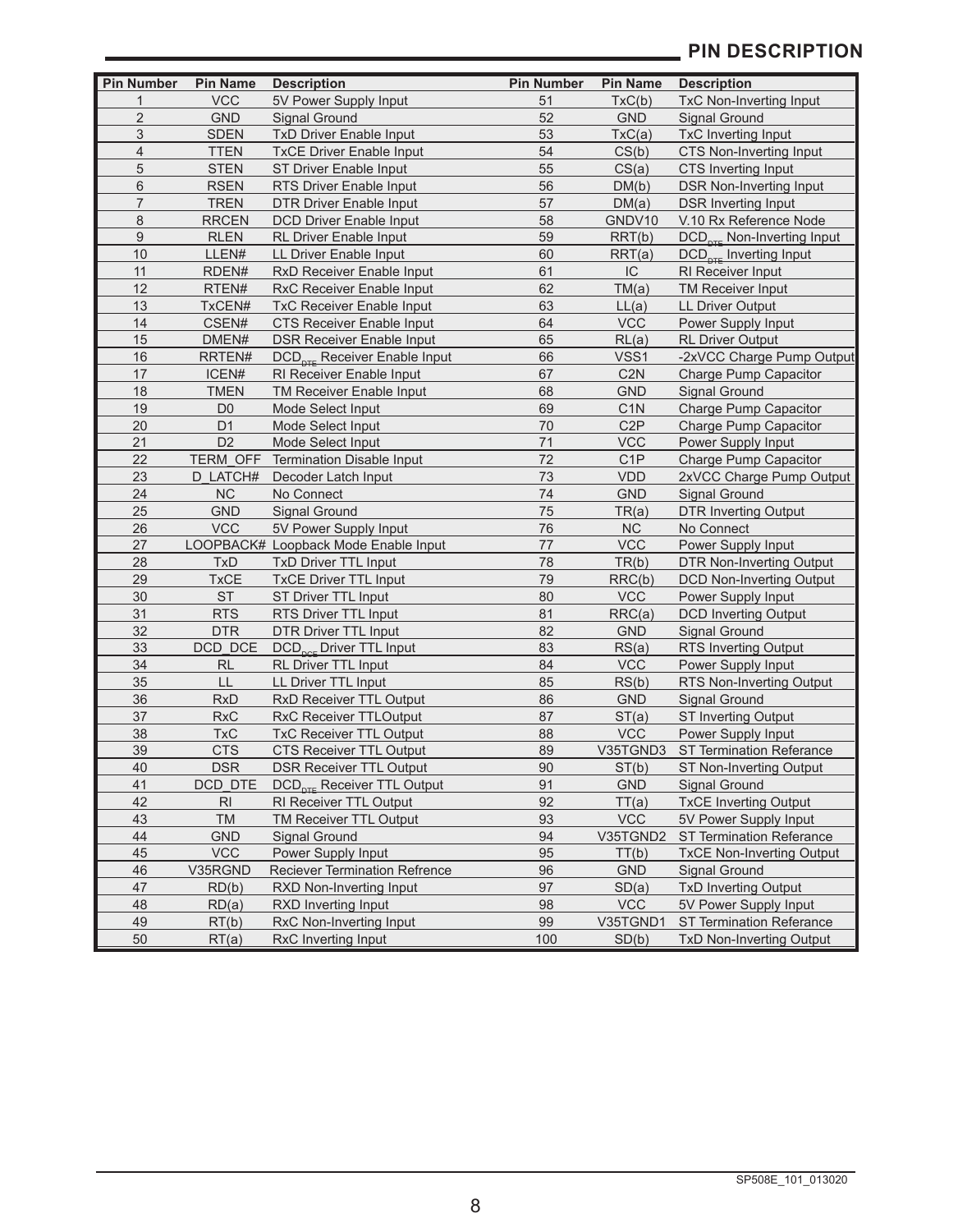## **SP508E Driver Table**

| Driver Output<br>Pin  | V.35 Mode | EIA-530<br>Mode | <b>RS-232</b><br>Mode<br>(V.28) | EIA-530A<br>Mode | <b>RS-449</b><br>Mode<br>(V.36) | X.21 Mode<br>(V.11) | Shutdown | Suggested<br>Signal |
|-----------------------|-----------|-----------------|---------------------------------|------------------|---------------------------------|---------------------|----------|---------------------|
| MODE (D0, D1, D2)     | 001       | 010             | 011                             | 100              | 101                             | 110                 | 111      |                     |
| T <sub>1</sub> OUT(a) | V.35      | V.11            | V.28                            | V.11             | V.11                            | V.11                | High-Z   | TxD(a)              |
| T <sub>1</sub> OUT(b) | V.35      | V.11            | High-Z                          | V.11             | V.11                            | V.11                | High-Z   | TxD(b)              |
| T <sub>2</sub> OUT(a) | V.35      | V.11            | V.28                            | V.11             | V.11                            | V.11                | High-Z   | TxCE(a)             |
| T <sub>2</sub> OUT(b) | V.35      | V.11            | High-Z                          | V.11             | V.11                            | V.11                | High-Z   | TxCE(b)             |
| T <sub>3</sub> OUT(a) | V.35      | V.11            | V.28                            | V.11             | V.11                            | V.11                | High-Z   | TxC DCE(a)          |
| T <sub>s</sub> OUT(b) | V.35      | V.11            | High-Z                          | V.11             | V.11                            | V.11                | High-Z   | TxC DCE(b)          |
| $T_A$ OUT $(a)$       | V.28      | V.11            | V.28                            | V.11             | V.11                            | V.11                | High-Z   | RTS(a)              |
| T <sub>A</sub> OUT(b) | High-Z    | V.11            | High-Z                          | V.11             | V.11                            | V.11                | High-Z   | RTS(b)              |
| T <sub>5</sub> OUT(a) | V.28      | V.11            | V.28                            | V.10             | V.11                            | V.11                | High-Z   | DTR(a)              |
| $T_c$ OUT(b)          | High-Z    | V.11            | High-Z                          | High-Z           | V.11                            | V.11                | High-Z   | DTR(b)              |
| $T_{e}$ OUT $(a)$     | V.28      | V.11            | V.28                            | V.11             | V.11                            | V.11                | High-Z   | DCD DCE(a)          |
| $T_c$ OUT $(b)$       | High-Z    | V.11            | High-Z                          | V.11             | V.11                            | V.11                | High-Z   | DCD DCE(b)          |
| $T_7$ OUT $(a)$       | V.28      | V.10            | V.28                            | V.10             | V.10                            | High-Z              | High-Z   | <b>RL</b>           |
| T <sub>s</sub> OUT(a) | V.28      | V.10            | V.28                            | V.10             | V.10                            | High-Z              | High-Z   | LL                  |

**Table 1. Driver Mode Selection**

# **SP508E Receiver Table**

| Receiver Input<br>Pin | V.35 Mode | EIA-530<br>Mode | <b>RS-232</b><br>Mode<br>(V.28) | <b>EIA-530A</b><br>Mode | <b>RS-449</b><br>Mode<br>(V.36) | X.21 Mode<br>(V.11) | Shutdown | Suggested<br>Signal |
|-----------------------|-----------|-----------------|---------------------------------|-------------------------|---------------------------------|---------------------|----------|---------------------|
| MODE (D0, D1, D2)     | 001       | 010             | 011                             | 100                     | 101                             | 110                 | 111      |                     |
| $R_1IN(a)$            | V.35      | V.11            | V.28                            | V.11                    | V.11                            | V.11                | High-Z   | RxD(a)              |
| $R_1IN(b)$            | V.35      | V.11            | High-Z                          | V.11                    | V.11                            | V.11                | High-Z   | RxD(b)              |
| $R_2IN(a)$            | V.35      | V.11            | V.28                            | V.11                    | V.11                            | V.11                | High-Z   | RxC(a)              |
| $R_2IN(b)$            | V.35      | V.11            | High-Z                          | V.11                    | V.11                            | V.11                | High-Z   | RxC(b)              |
| $R_{3}$ IN(a)         | V.35      | V.11            | V.28                            | V.11                    | V.11                            | V.11                | High-Z   | TxC DTE(a)          |
| $R_{3}$ IN(b)         | V.35      | V.11            | High-Z                          | V.11                    | V.11                            | V.11                | High-Z   | TxC DTE(b)          |
| $R_{\text{A}}$ IN(a)  | V.28      | V.11            | V.28                            | V.11                    | V.11                            | V.11                | High-Z   | CTS(a)              |
| $R_{\text{A}}$ IN(b)  | High-Z    | V.11            | High-Z                          | V.11                    | V.11                            | V.11                | High-Z   | CTS(b)              |
| $R_{\epsilon}$ IN(a)  | V.28      | V.11            | V.28                            | V.10                    | V.11                            | V.11                | High-Z   | DSR(a)              |
| $R_c$ IN(b)           | High-Z    | V.11            | High-Z                          | High-Z                  | V.11                            | V.11                | High-Z   | DSR(b)              |
| $R_e$ IN(a)           | V.28      | V.11            | V.28                            | V.11                    | V.11                            | V.11                | High-Z   | DCD DTE(a)          |
| $R_{\rm s}$ IN(b)     | High-Z    | V.11            | High-Z                          | V.11                    | V.11                            | V.11                | High-Z   | DCD DTE(b)          |
| $R_{7}$ IN(a)         | V.28      | V.10            | V.28                            | V.10                    | V.10                            | High-Z              | High-Z   | RI                  |
| $R_oIN(a)$            | V.28      | V.10            | V.28                            | V.10                    | V.10                            | High-Z              | High-Z   | <b>TM</b>           |

**Table 2. Receiver Mode Selection**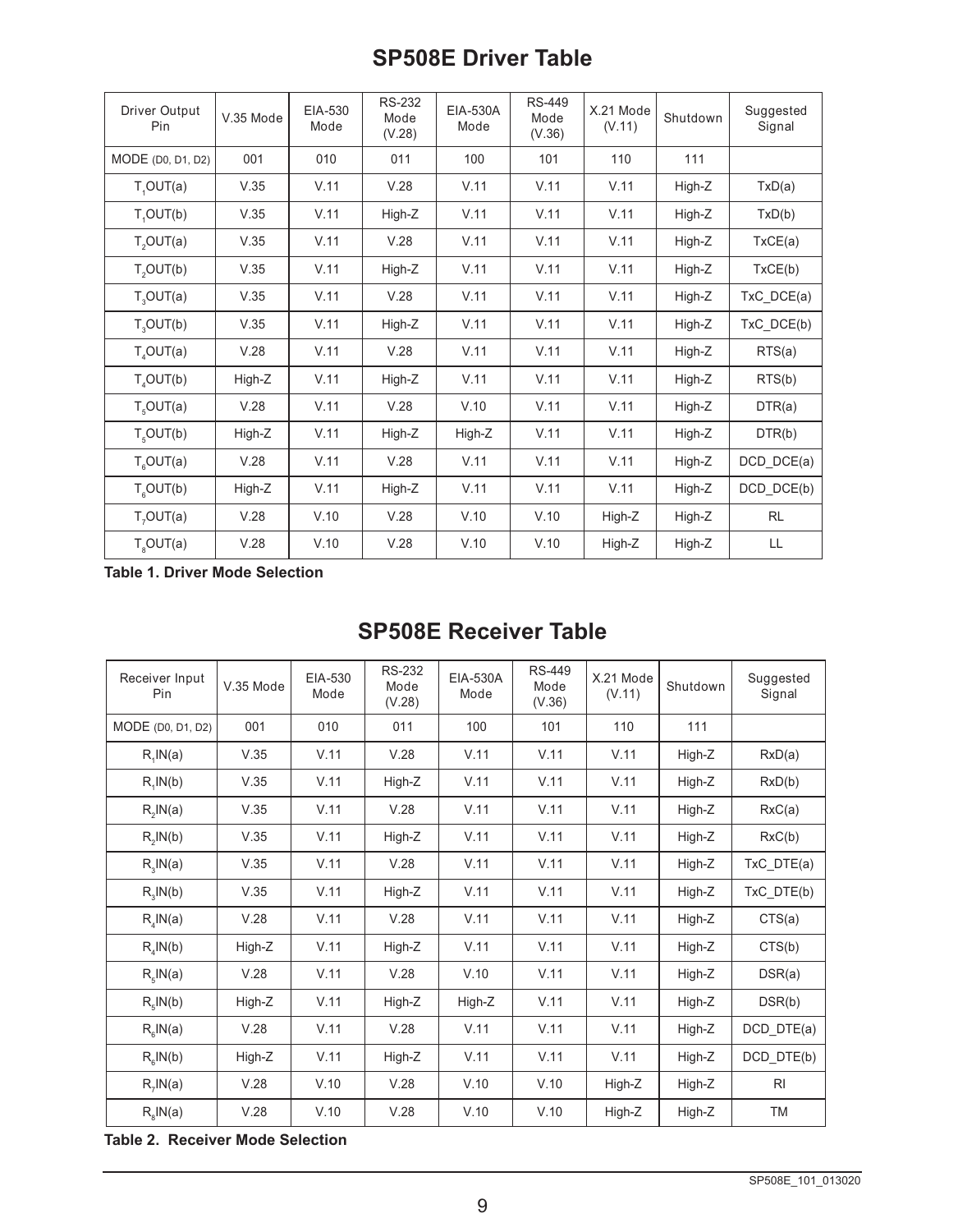

Figure 1. V.28 Driver Output Open Circuit Voltage Figure 2. V.28 Driver Output Loaded Voltage





Figure 5. V.28 Driver Output Power-Off Impedance Figure 6. V.28 Driver Output Rise/Fall Times





Figure 3. V.28 Driver Output Slew Rate Figure 4. V.28 Driver Output Short-Circuit Current

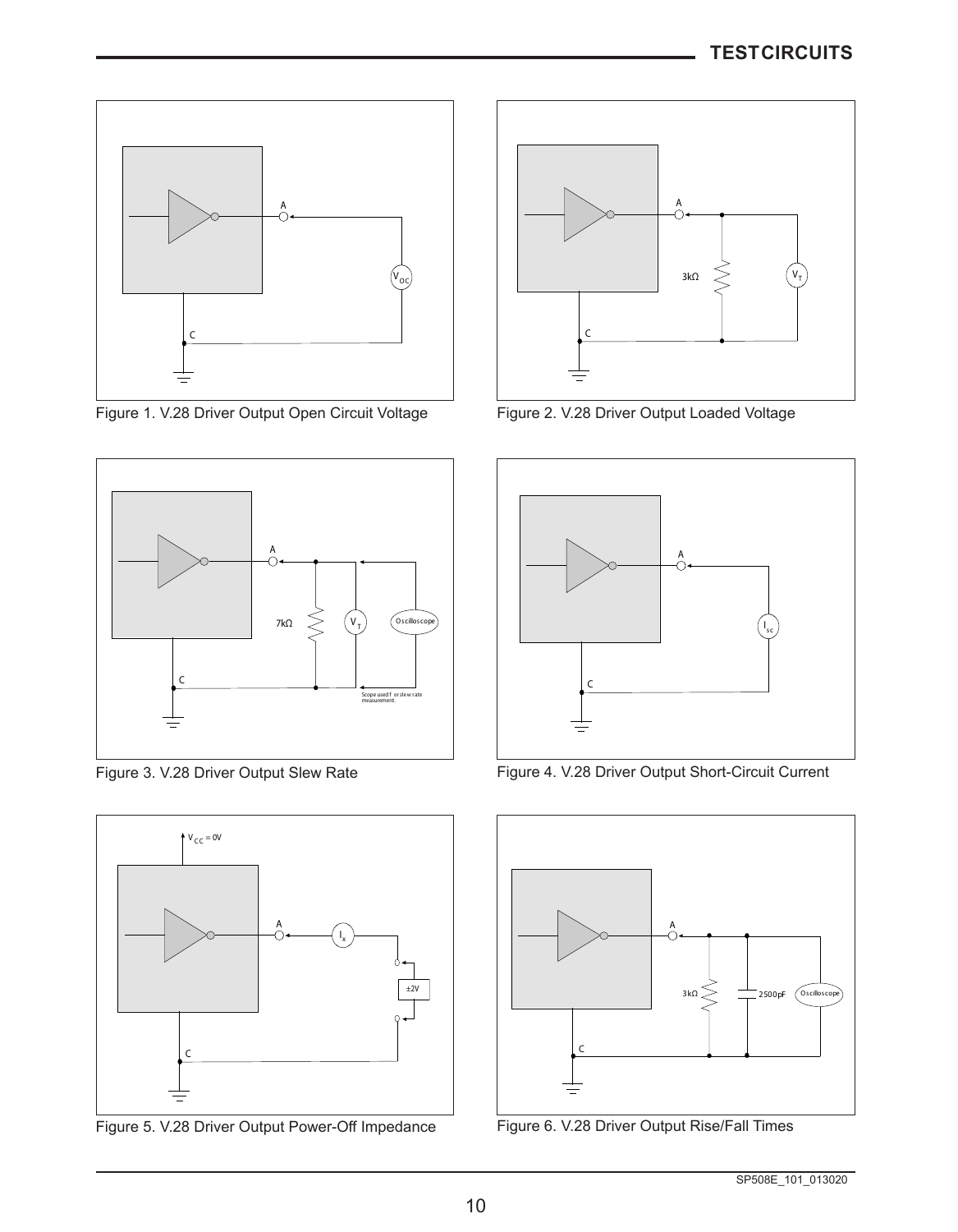

Figure 7. V.28 Receiver Input Impedance



Figure 8. V.28 Receiver Input Open Circuit Bias



Figure 9. V.10 Driver Output Open-Circuit Voltage



Figure 11. V.10 Driver Output Short-Circuit Current



Figure 10. V.10 Driver Output Test Terminated Volt-



Figure 12. V.10 Driver Output Power-Off Current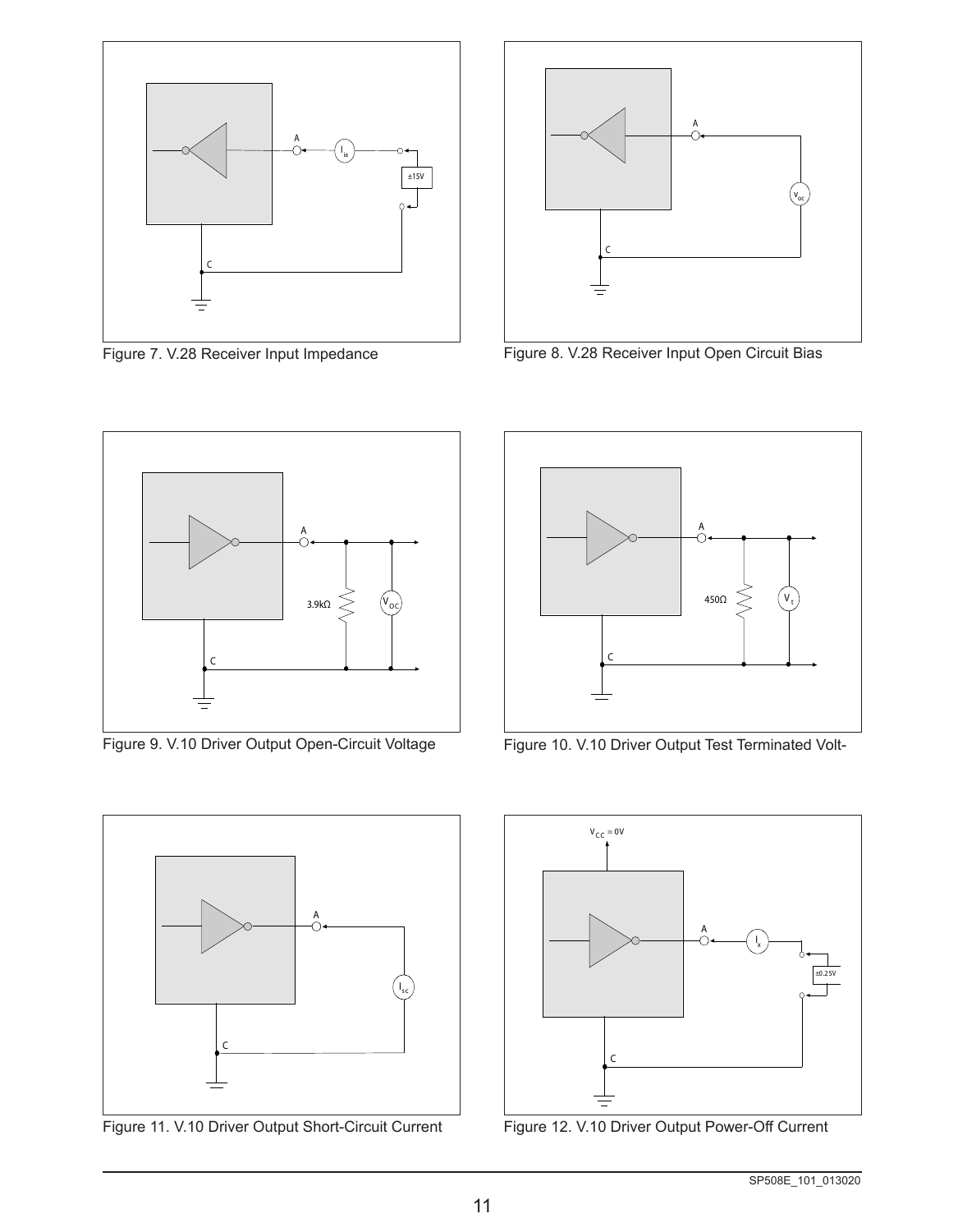

Figure 13. V.10 Driver Output Transition Time



Figure 14. V.10 Receiver Input Current



Figure 15. V.10 Receiver Input IV Graph



Figure 16. V.11 Driver Output Open-Circuit Voltage



Figure 17. V.11 Driver Output Test Terminated Voltage



Figure 18. V.11 Driver Output Short-Circuit Current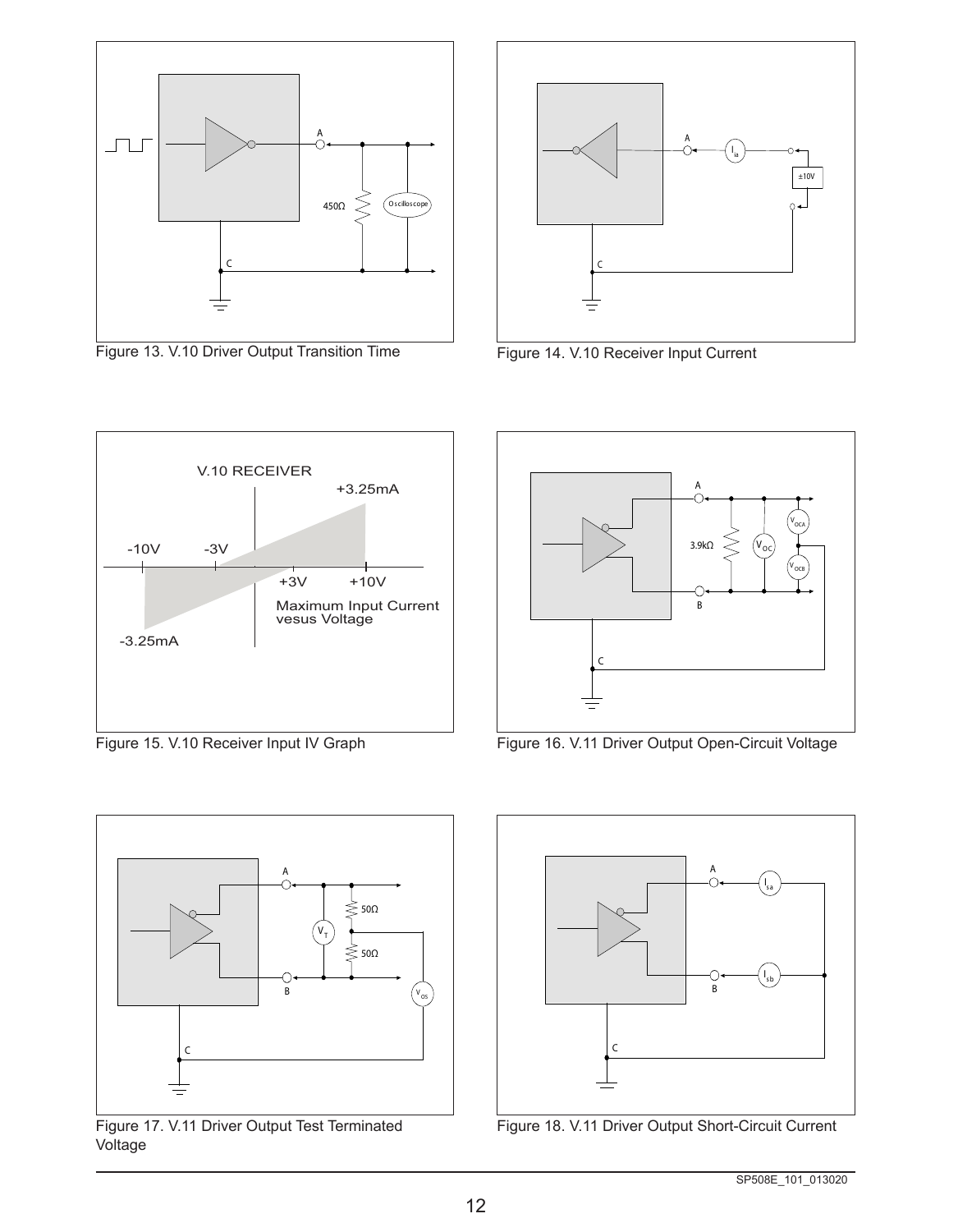

Figure 19. V.11 Driver Output Power-Off Current Figure 20. V.11 Receiver Input Current







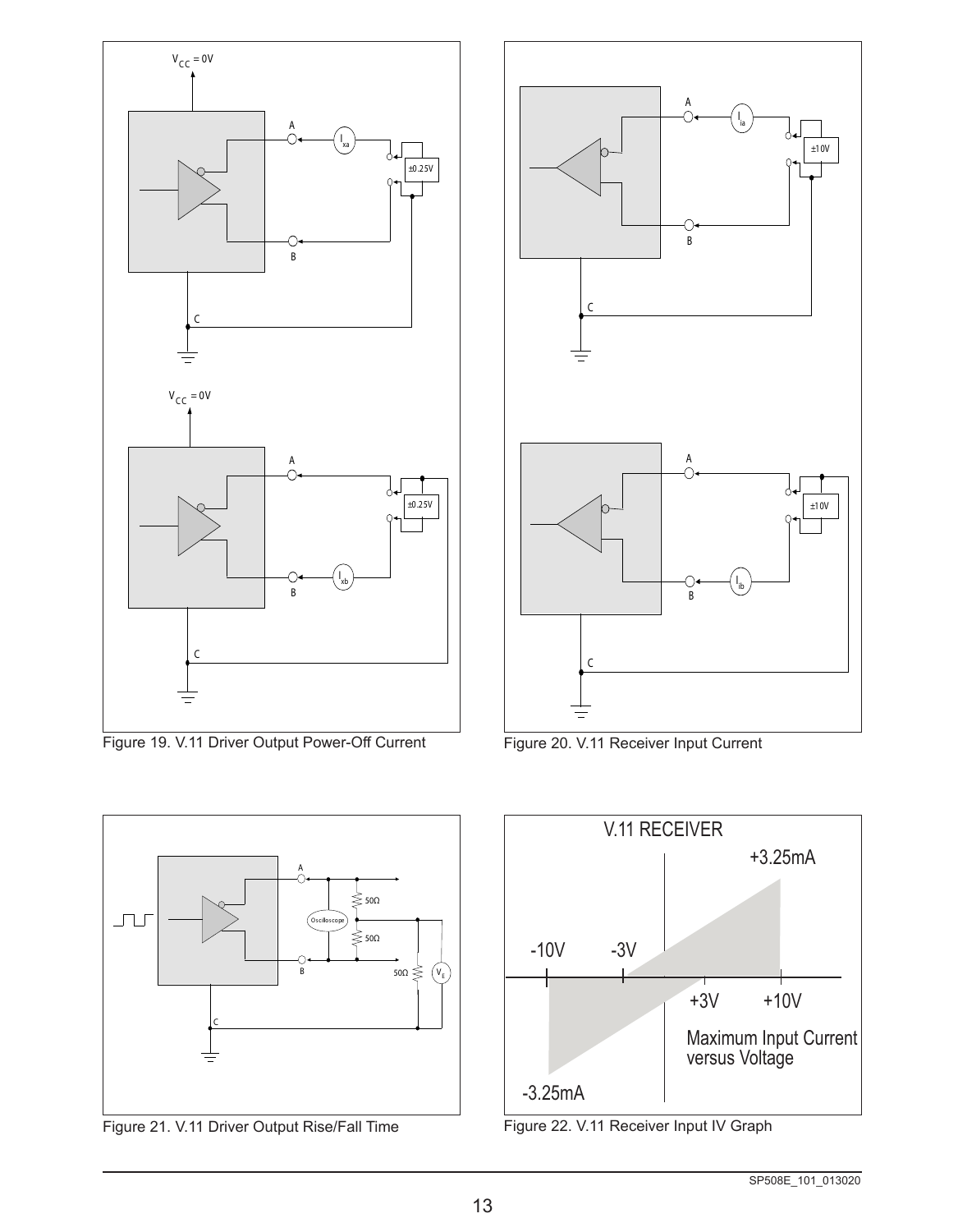

Figure 23. V.11 Receiver Input Current w/ **Termination** 





Figure 24. V.11 Receiver Input Graph w/ Termination



Figure 25. V.35 Driver Output Test Terminated Voltage



Figure 26. V.35 Driver Output Offset Voltage Figure 27. V.35 Driver Output Source Impedance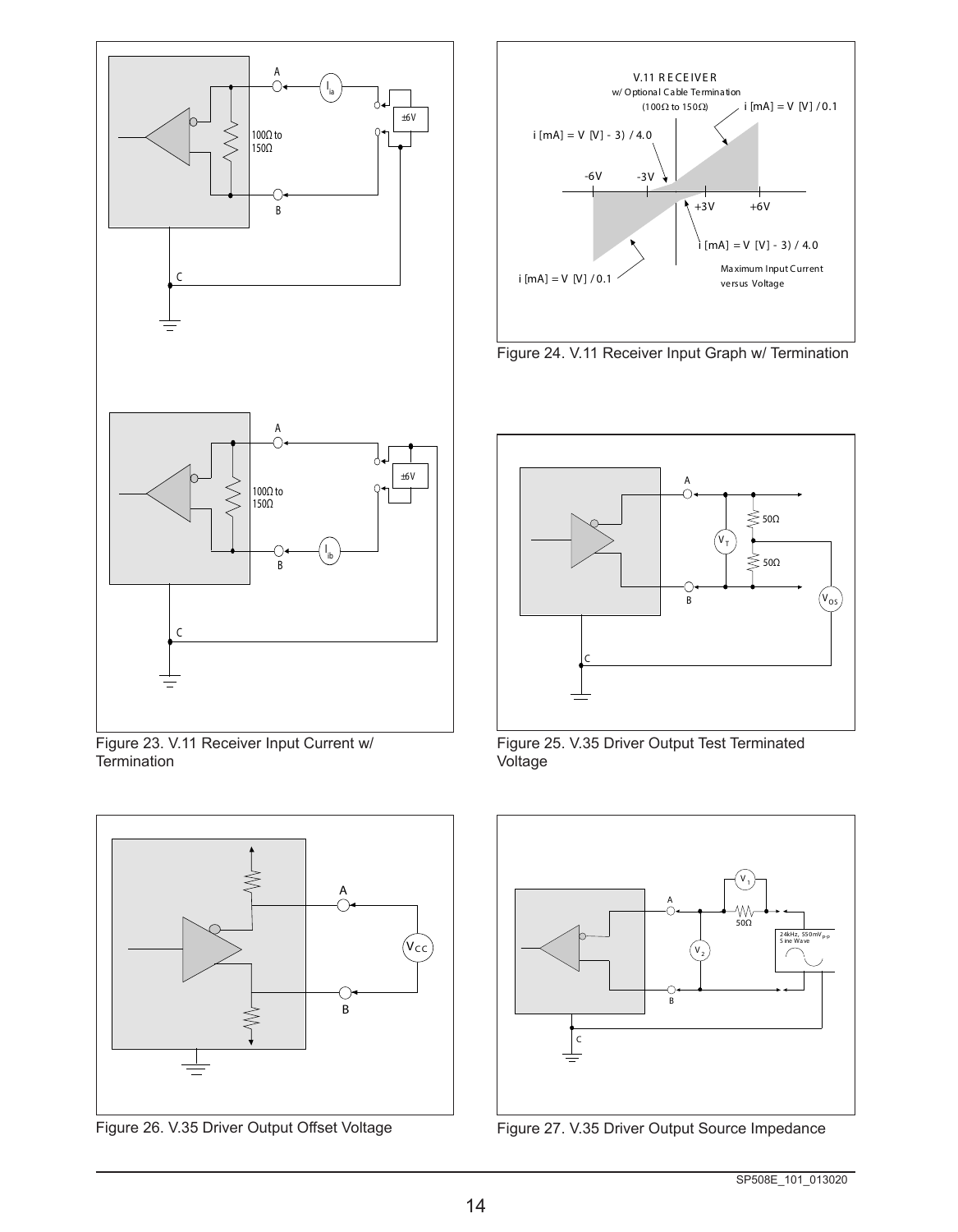

Figure 28. V.35 Driver Output Short-Circuit Impedance



Figure 29. V.35 Driver Output Rise/Fall Time



Figure 30. V.35 Receiver Input Source Impedance



Figure 32. Driver Output Leakage Current Test Figure 33. Driver/Receiver Timing Test Circuit



Figure 31. V.35 Receiver Input Short-Circuit Impedance

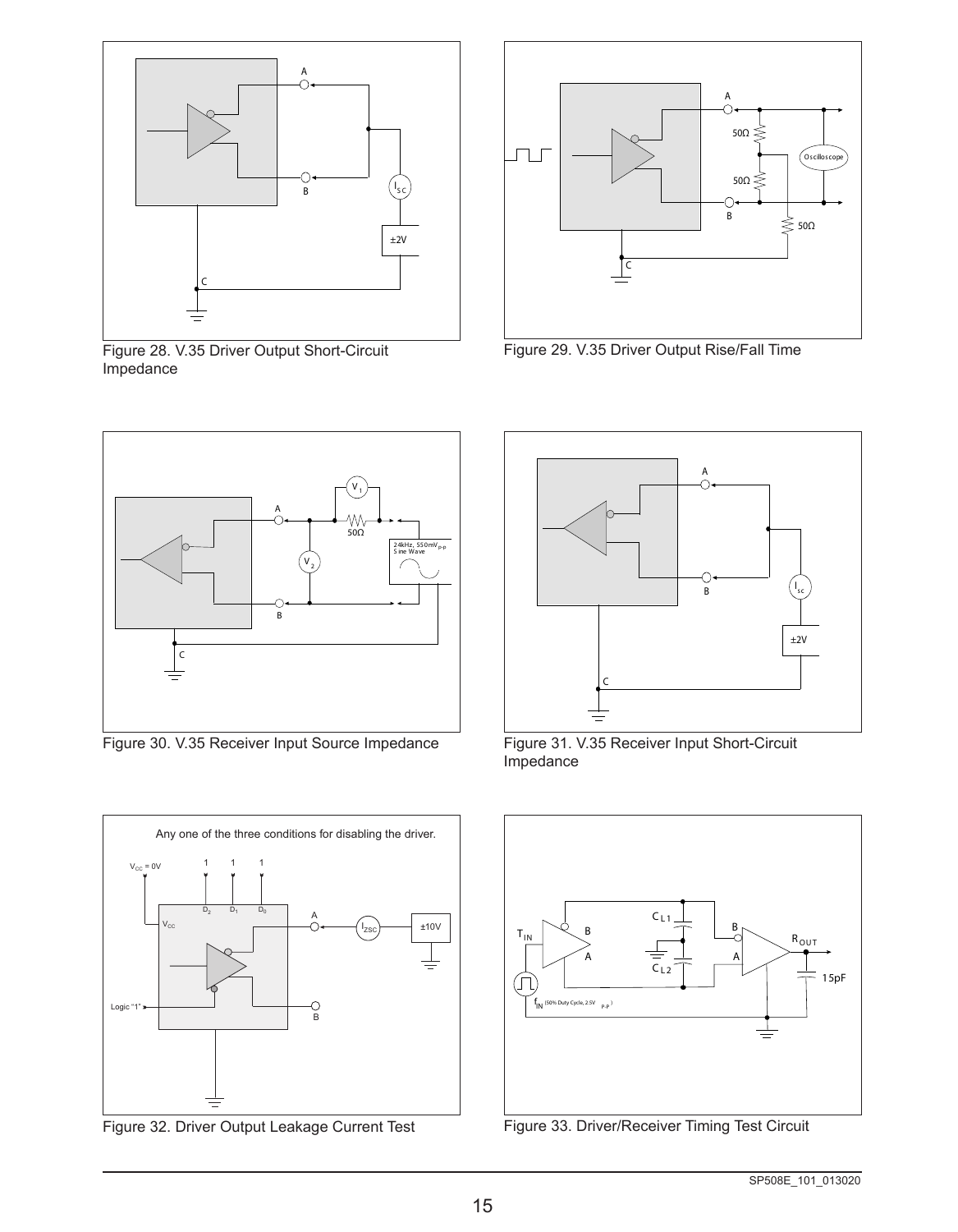



Figure 34. Driver Timing Test Load Circuit Figure 35. Receiver Timing Test Load Circuit



Figure 36. Driver Propagation Delays



Figure 37. Driver Enable and Disable Times



Figure 38. Receiver Propagation Delays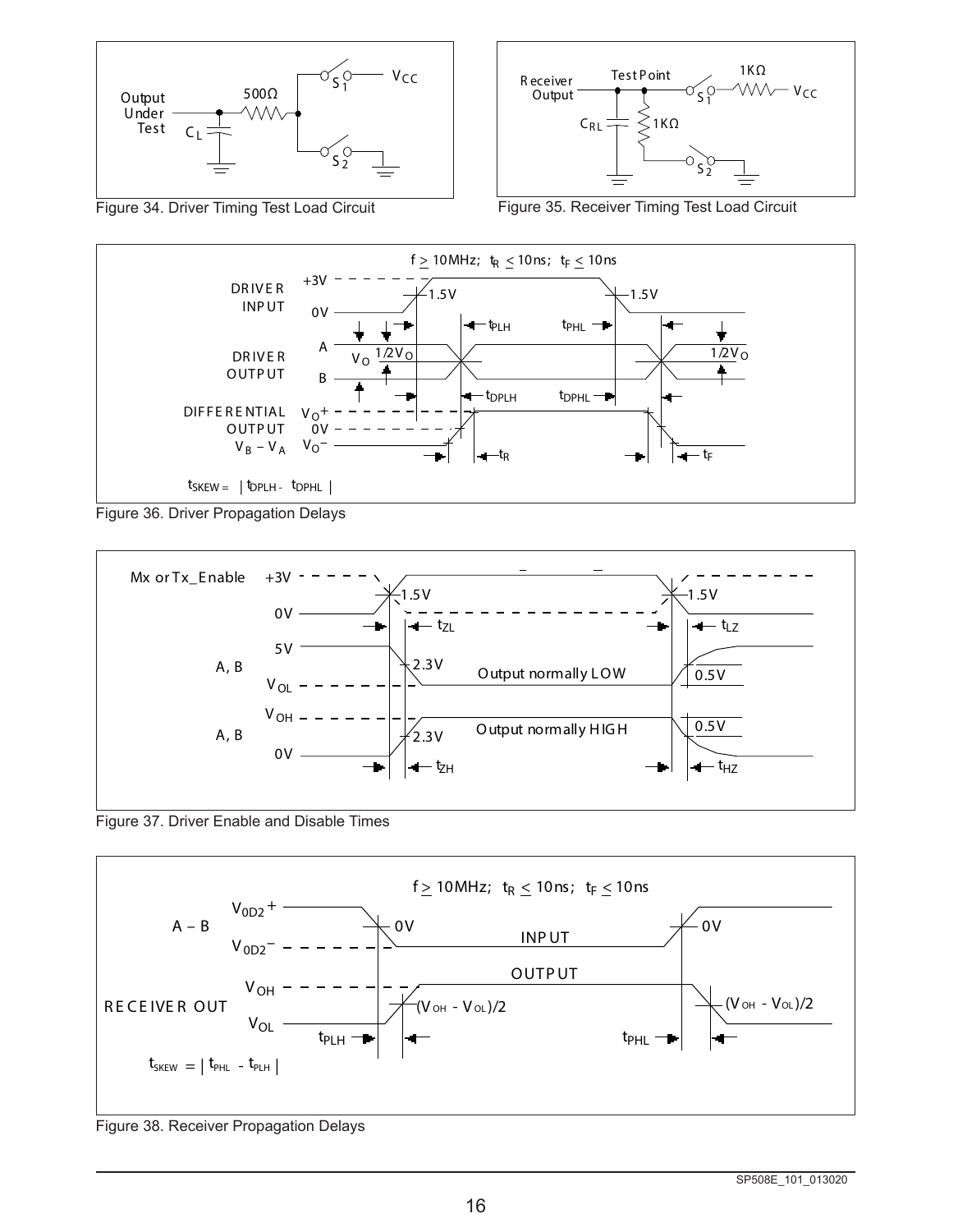





Figure 40. V.28 (RS-232) and V.10 (RS-423) Driver Enable and Disable Times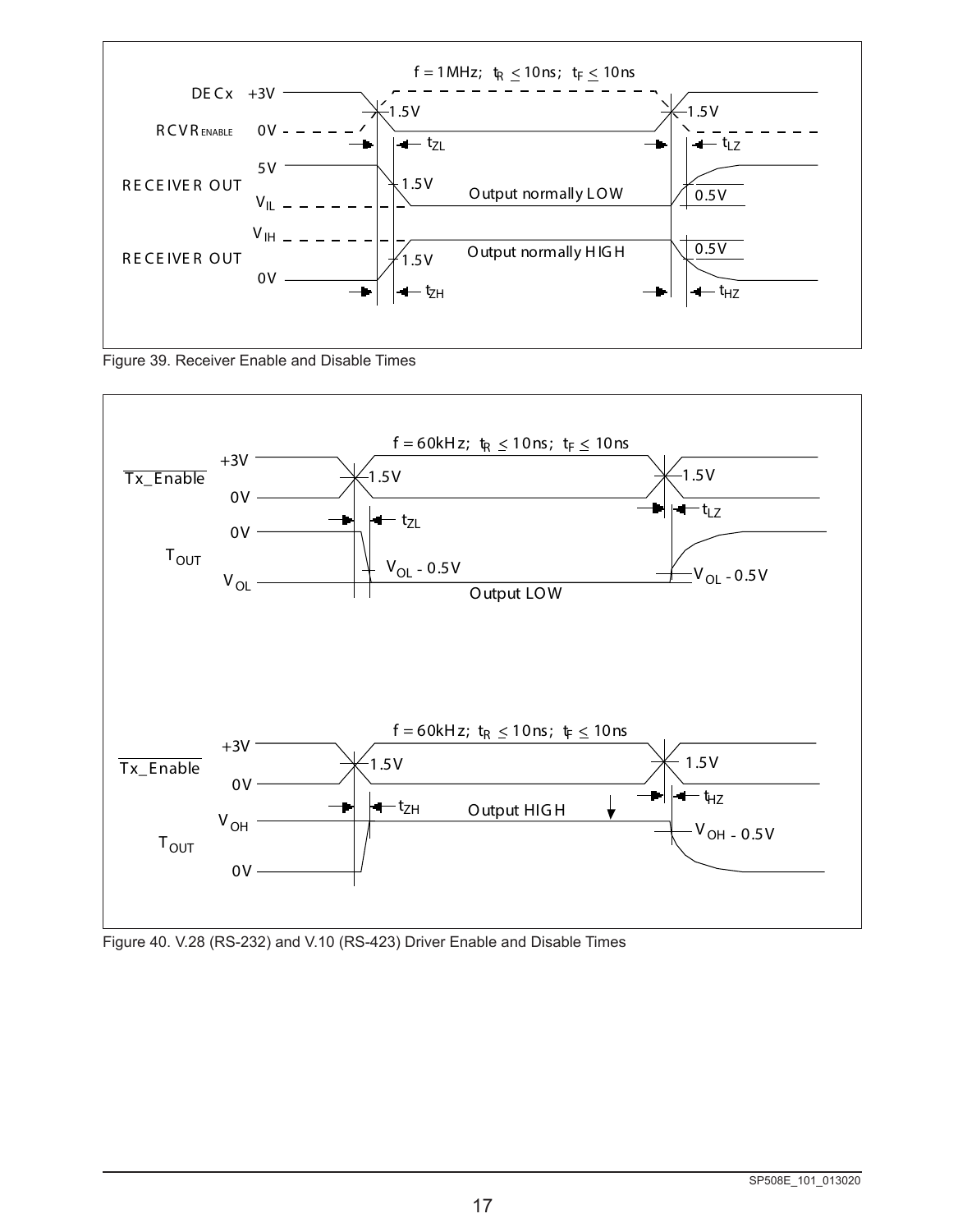



Figure 43. Typical V.11 Driver Output Waveform Figure 44. Typical V.35 Driver Output Waveform



Figure 41. Typical V.28 Driver Output Waveform Figure 42. Typical V.10 Driver Output Waveform

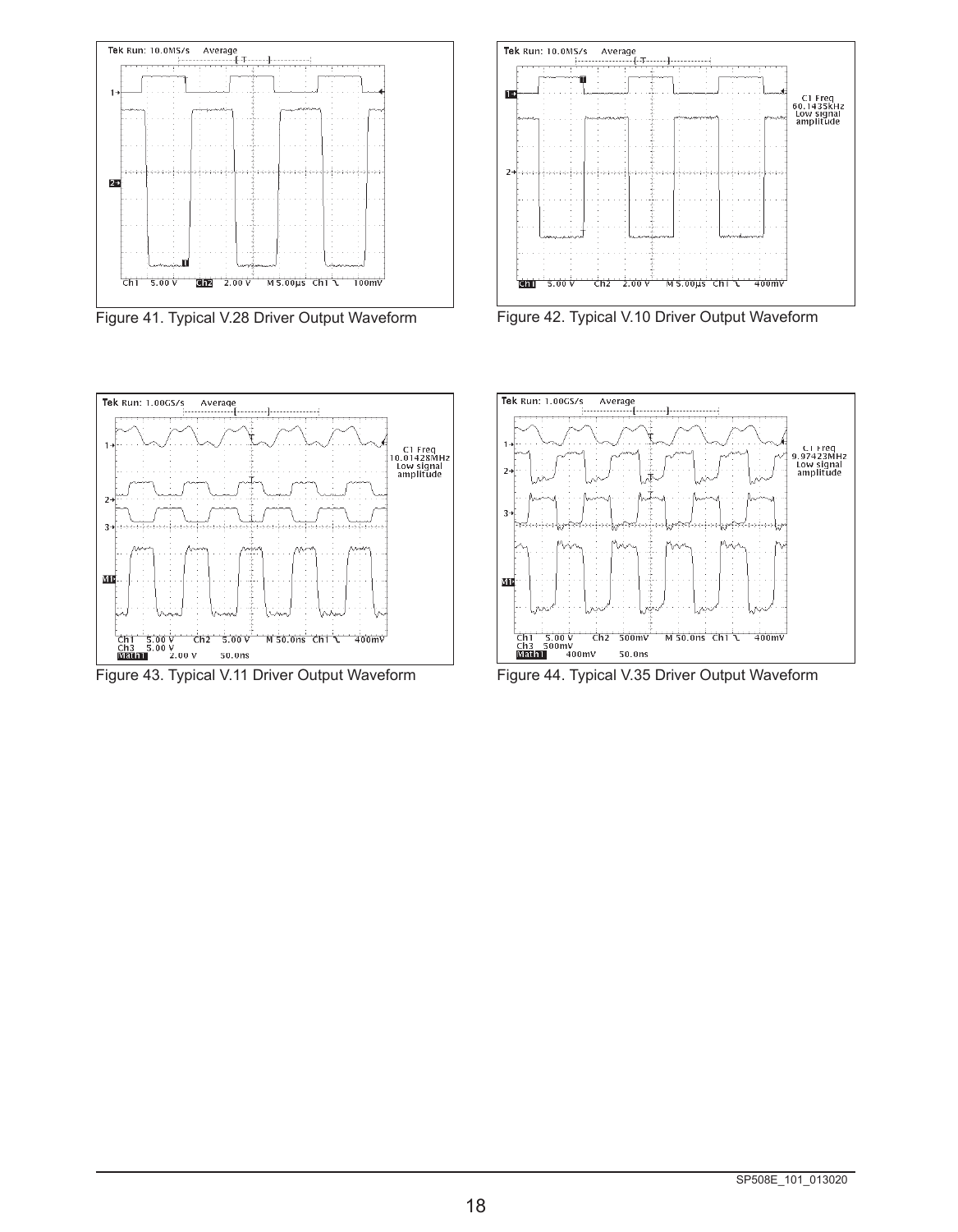

Figure 45. Functional Diagram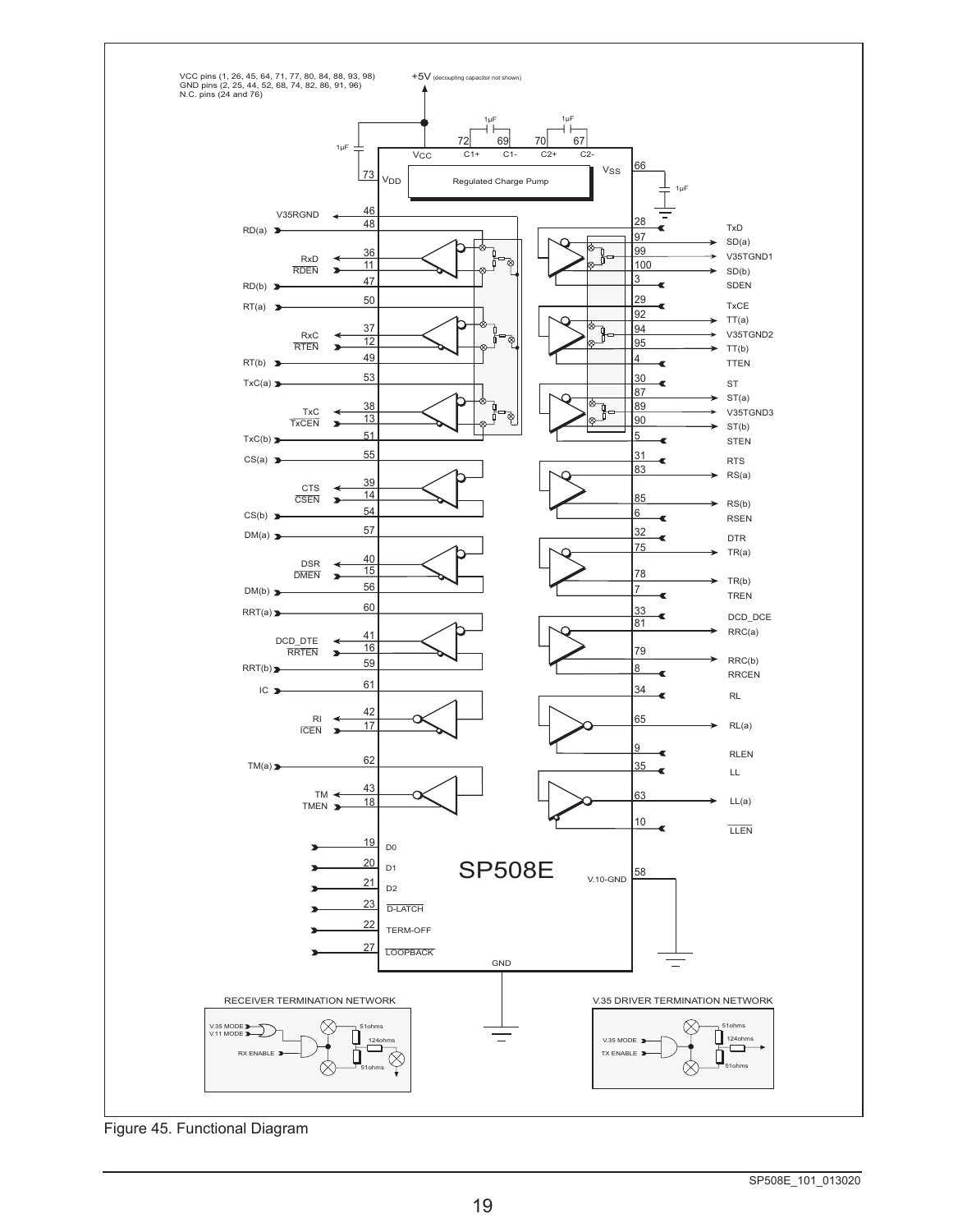The SP508E contains highly integrated serial transceivers that offer programmability between interface modes through software control. The SP508E offers the hardware interface modes for RS-232 (V.28), RS-449/ V.36 (V.11 and V.10), EIA-530 (V.11 and V.10), EIA-530A (V.11 and V.10), V.35 (V.35 and V.28) and X.21(V.11). The interface mode selection is done via three control pins, which can be latched via microprocessor control.

The SP508E has eight drivers, eight receivers, and Exar's patented on-board charge pump (5,306,954) that is ideally suited for wide area network connectivity and other multi-protocol applications. Other features include digital and line loopback modes, individual enable/disable control lines for each driver and receiver, failsafe when inputs are either open or shorted, individual termination resistor ground paths, separate driver and receiver ground outputs. enhanced ESD protection on driver outputs and receiver inputs.

#### **THEORY OF OPERATION**

The SP508E device is made up of 1) the drivers, 2) the receivers, 3) a charge pump, 4) DTE/DCE switching algorithm, and 5) control logic.

#### **Drivers**

The SP508E has eight enhanced independent drivers. Control for the mode selection is done via a three-bit control word into D0, D1, and D2. The drivers are prearranged such that for each mode of operation, the relative position and functionality of the drivers are set up to accommodate the selected interface mode. As the mode of the drivers is changed, the electrical characteristics will change to support the required signal levels. The mode of each driver in the different interface modes that can be selected is shown in Table 1.

There are four basic types of driver circuits – ITU-T-V.28 (RS-232), ITU-T-V.10 (RS-423), ITU-T-V.11 (RS-422), and CCITT-V.35.

The V.28 (RS-232) drivers output singleended signals with a minimum of +5V (with 3kΩ & 2500pF loading), and can operate over 120kbps. Since the SP508E uses a charge pump to generate the RS-232 output rails, the driver outputs will never exceed +10V. The V.28 driver architecture is similar to Exar's standard line of RS-232 transceivers.

The RS-423 (V.10) drivers are also singleended signals which produce open circuit V<sub>oL</sub> and  $V_{\text{OH}}$  measurements of  $\pm 4.0V$  to  $\pm 6.0V$ . When terminated with a 450Ω load to ground, the driver output will not deviate more than 10% of the open circuit value. This is in compliance of the ITU V.10 specification. The V.10 (RS-423) drivers are used in RS-449/V.36, EIA-530, and EIA-530A modes as Category II signals from each of their corresponding specifications. The V.10 drivers are guaranteed to transmit over 120kbps, but can operate at over 1Mbps if necessary.

The third type of drivers are V.11 (RS-422) differential drivers. Due to the nature of differential signaling, the drivers are more immune to noise as opposed to single-ended transmission methods. The advantage is evident over high speeds and long transmission lines. The strength of the driver outputs can produce differential signals that can maintain +2V differential output levels with a load of 100Ω. The signal levels and drive capability of these drivers allow the drivers to also support RS-485 requirements of +1.5V differential output levels with a 54Ω load. The strength allows the SP508E differential driver to drive over long cable lengths with minimal signal degradation. The V.11 drivers are used in RS-449, EIA-530, EIA-530A and V.36 modes as Category I signals which are used for clock and data. Exar's new driver design over its predecessors allow the SP508E to operate over 20Mbps for differential transmission.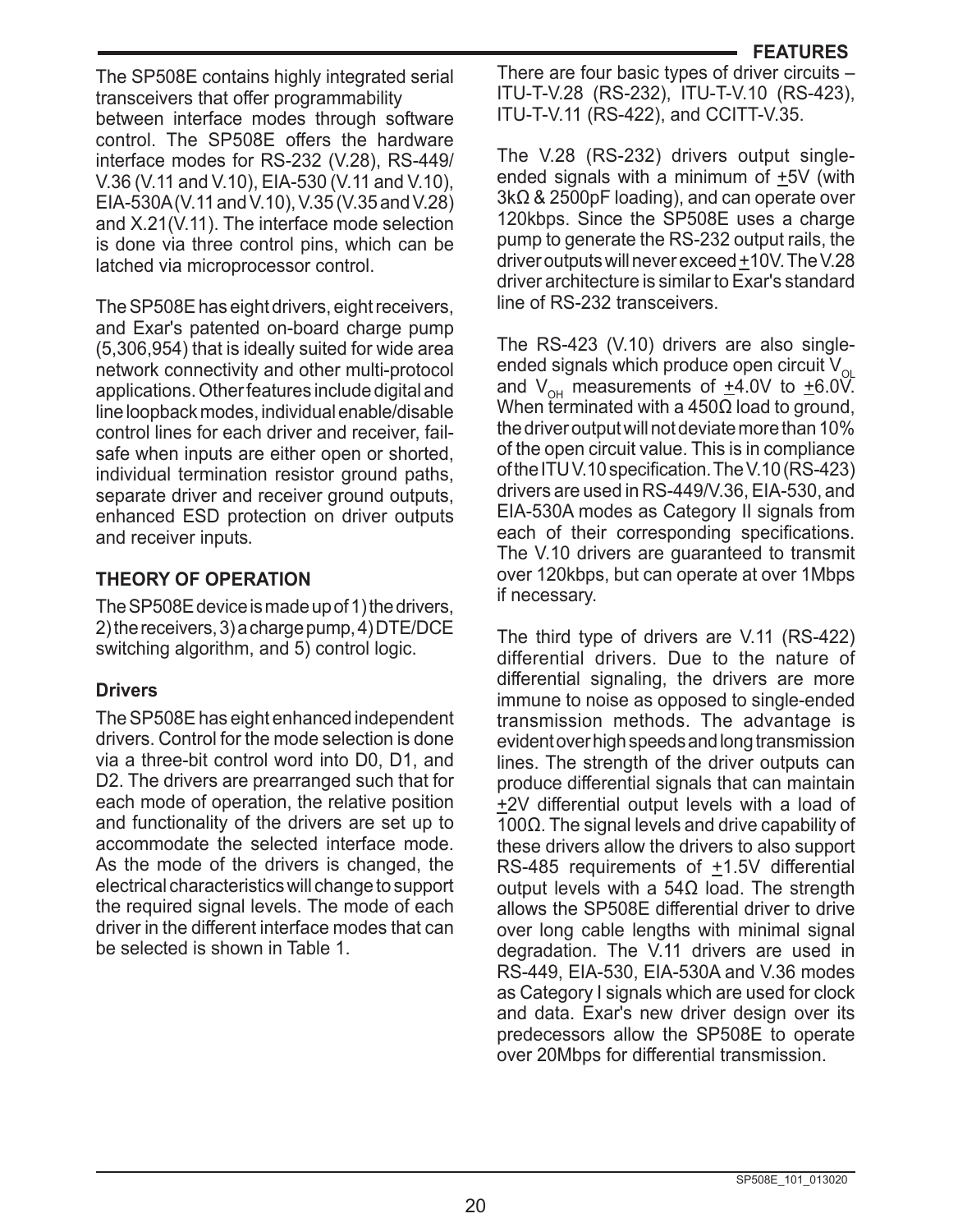The fourth type of drivers are V.35 differential drivers. There are only three available on the SP508E for data and clock (TxD, TxCE, and TxC in DCE mode). These drivers are current sources that drive loop current through a differential pair resulting in a 550mV differential voltage at the receiver. These drivers also incorporate fixed termination networks for each driver in order to set the  $V_{\text{OH}}$  and  $V_{\text{OL}}$  depending on load conditions. This termination network is basically a "Y" configuration consisting of two 51 $\Omega$  resistors connected in series and a 124Ω resistor connected between the two 50Ω resistors and a V35TGND output. Each of the three drivers and its associated termination will have its own V35TGND output for grounding convenience. Filtering can be done on these pins to reduce common mode noise transmitted over the transmission line by connecting a capacitor to ground.

The drivers also have separate enable pins which simplifies half-duplex configurations for some applications, especially programmable DTE/DCE. The enable pins will either enable or disable the output of the drivers according to the appropriate active logic illustrated on Figure 45. The enable pins have internal pull-up and pull-down devices, depending on the active polarity of the receiver, that enable the driver upon power-on if the enable lines are left floating. During disabled conditions, the driver outputs will be at a high impedance 3-state.

The driver inputs are both TTL and CMOS compatible. All driver inputs have an internal pull-up resistor so that the output will be at a defined state at logic LOW ("0"). Unused driver inputs can be left floating. The internal pull-up resistor value is approximately 500kΩ.

#### **Receivers**

The SP508E has eight enhanced independent receivers. Control for the mode selection is done via a three-bit control word that is the same as the driver control word. Therefore, the modes for the drivers and receivers are identical in the application.

Like the drivers, the receivers are prear-

ranged for the specific requirements of the synchronous serial interface. As the operating mode of the receivers is changed, the electrical characteristics will change to support the required serial interface protocols of the receivers. Table 2 shows the mode of each receiver in the different interface modes that can be selected. There are two basic types of receiver circuits—ITU-T-V .28 (RS-232) and ITU-T-V.11, (RS-422).

The RS-232 (V.28) receiver is single-ended and accepts RS-232 signals from the RS-232 driver. The RS-232 receiver has an operating input voltage range of +15V and can receive signals downs to  $\pm 3V$ . The input sensitivity complies with RS-232 and V .28 at +3V. The input impedance is 3kΩ to 7kΩ in accordance to RS-232 and V .28. The receiver output produces a TTL/CMOS signal with a +2.4V minimum for a logic "1" and a +0.4V maximum for a logic "0". The RS-232 (V.28) protocol uses these receivers for all data, clock and control signals. They are also used in V.35 mode for control line signals: CTS, DSR, LL, and RL. The RS-232 receivers can operate over 120kbps.

The second type of receiver is a differential type that can be configured internally to support ITU-T-V.10 and CCITT-V.35 depending on its input conditions. This receiver has a typical input impedance of 10kΩ and a differential threshold of less than  $\pm 200$ mV, which complies with the ITU-T-V.11 (RS-422) specifications. V.11 receivers are used in RS-449/V.36, EIA-530, EIA-530A and X.21 as Category I signals for receiving clock, data, and some control line signals not covered by Category II V.10 circuits. The differential V.11 transceiver has improved architecture that allows over 20Mbps transmission rates.

Receivers dedicated for data and clock (RxD, RxC, TxC) incorporate internal termination for V.11. The termination resistor is typically  $120\Omega$  connected between the A and B inputs. The termination is essential for minimizing crosstalk and signal reflection over the transmission line . The minimum value is guaranteed to exceed 100Ω, thus complying with the V.11 and RS-422 specifications.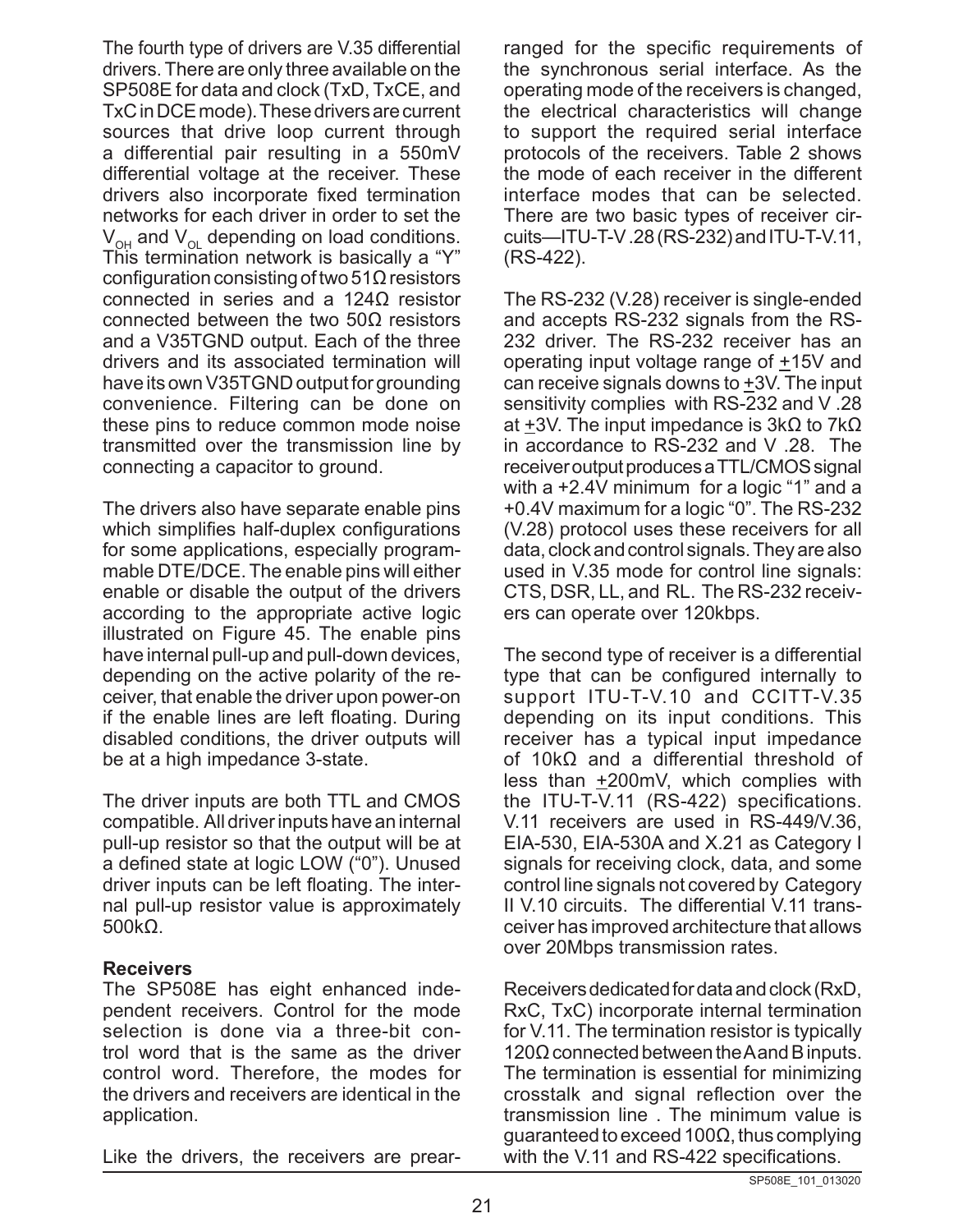This resistor is invoked when the receiver is operating as a V.11 receiver, in modes EIA-530, EIA-530A, RS-449/V.36, and X.21. The same receivers also incorporate a termination network internally for V.35 applications. For V.35, the receiver input termination is a "Y" termination consisting of two 51 $Ω$  resistors connected in series and a 124Ω resistor connected between the two 50Ω resistors and V35RGND output. The V35RGND is usually grounded. The receiver itself is identical to the V.11 receiver.

The differential receivers can be configured to be ITU-T-V.10 single-ended receivers by internally connecting the non-inverting input to ground. This is internally done by default from the decoder. The non-inverting input is rerouted to V10GND and can be grounded separately. The ITU-T-V.10 receivers can operate over 1Mbps and are used in RS-449/V.36, E1A-530, E1A-530A and X.21 modes as Category II signals as indicated by their corresponding specifications. All receivers include an enable/disable line for disabling the receiver output allowing convenient half-duplex configurations. The enable pins will either enable or disable the output of the receivers according to the appropriate active logic illustrated on Figure 45. The receiver's enable lines include an internal pull-up or pull-down device, depending on the active polarity of the receiver, that enables the receiver upon power up if the enable lines are left floating. During disabled conditions, the receiver outputs will be at a high impedance state. If the receiver is disabled any associated termination is also disconnected from the inputs.

All receivers include a fail-safe feature that outputs a logic high when the receiver inputs are open, terminated but open, or shorted together. For single-ended V.28 and V.10 receivers, there are internal 5kΩ pull-down resistors on the inputs which produces a logic high ("1") at the receiver outputs. The differential receivers have a proprietary circuit that detect open or shorted inputs and if so, will produce a logic HIGH ("1") at the receiver output.

#### **CHARGE PUMP**

The charge pump is a Exar-patented design (5,306,954) and uses a unique approach compared to older less-efficient designs. The charge pump still requires four external capacitors, but uses four-phase voltage shifting technique to attain symmetrical power supplies. The charge pump  $V_{\text{on}}$  and  $V_{\rm ss}$  outputs are regulated to  $+5.8\overline{V}$  and -5.8V, respectively. There is a free-running oscillator that controls the four phases of the voltage shifting. A description of each phase follows.

#### **Phase 1**

 $V_{\rm ss}$  charge storage ——During this phase of the clock cycle, the positive side of capacitors C, and C<sub>2</sub> are initially charged to V<sub>cc</sub>. C+ is then switched to ground and the charge in C<sub>1</sub>- is transferred to C<sub>2</sub>-. Since C<sub>2</sub>+ is connected to  $V_{\text{cc}}$ , the voltage potential across capacitor  $\mathsf{C}_2^{}$  is now  $2_{\mathsf{x}} \mathsf{V}_{\mathsf{cc}}^{}$ .

#### **Phase 2**

 $-V_{ss}$  transfer —Phase two of the clock connects the negative terminal of  $\textsf{C}_\textsf{2}$  to the  $\textsf{V}_\textsf{ss}$ storage capacitor and the positive terminal of  $C_2$  to ground, and transfers the negative generated voltage to  $C_3$ . This generated voltage is regulated to –5.8V. Simultaneously, the positive side of the capacitor  $C_1$ is switched to  $V_{cc}$  and the negative side is connected to ground.

#### **Phase 3**

 $-V_{\text{DD}}$  charge storage —The third phase of the clock is identical to the first phase—the charge transferred in  $C_1$  produces  $-V_{\text{cc}}$  in the negative terminal of  $C_1$  which is applied to the negative side of the capacitor  $C_2$ . Since  $C_2^+$  is at  $V_{cc}$ , the voltage potential across  $\mathsf{C}_\mathsf{2}$  is  $\mathsf{2}_\mathsf{x} \mathsf{V}_\mathsf{cc}$ .

#### **Phase 4**

 $-V_{\text{DD}}$  transfer —The fourth phase of the clock connects the negative terminal of  $C<sub>2</sub>$ to ground, and transfers the generated 5.8V across  $C_2$  to  $C_4$ , the  $V_{DD}$  storage capacitor. This voltage is regulated to  $+5.8$ V. At the regulated voltage, the internal oscillator is disabled and simultaneously with this, the positive side of capacitor  $C_1$  is switched to  $V_{cc}$  and the negative side is connected to ground, and the cycle begins again.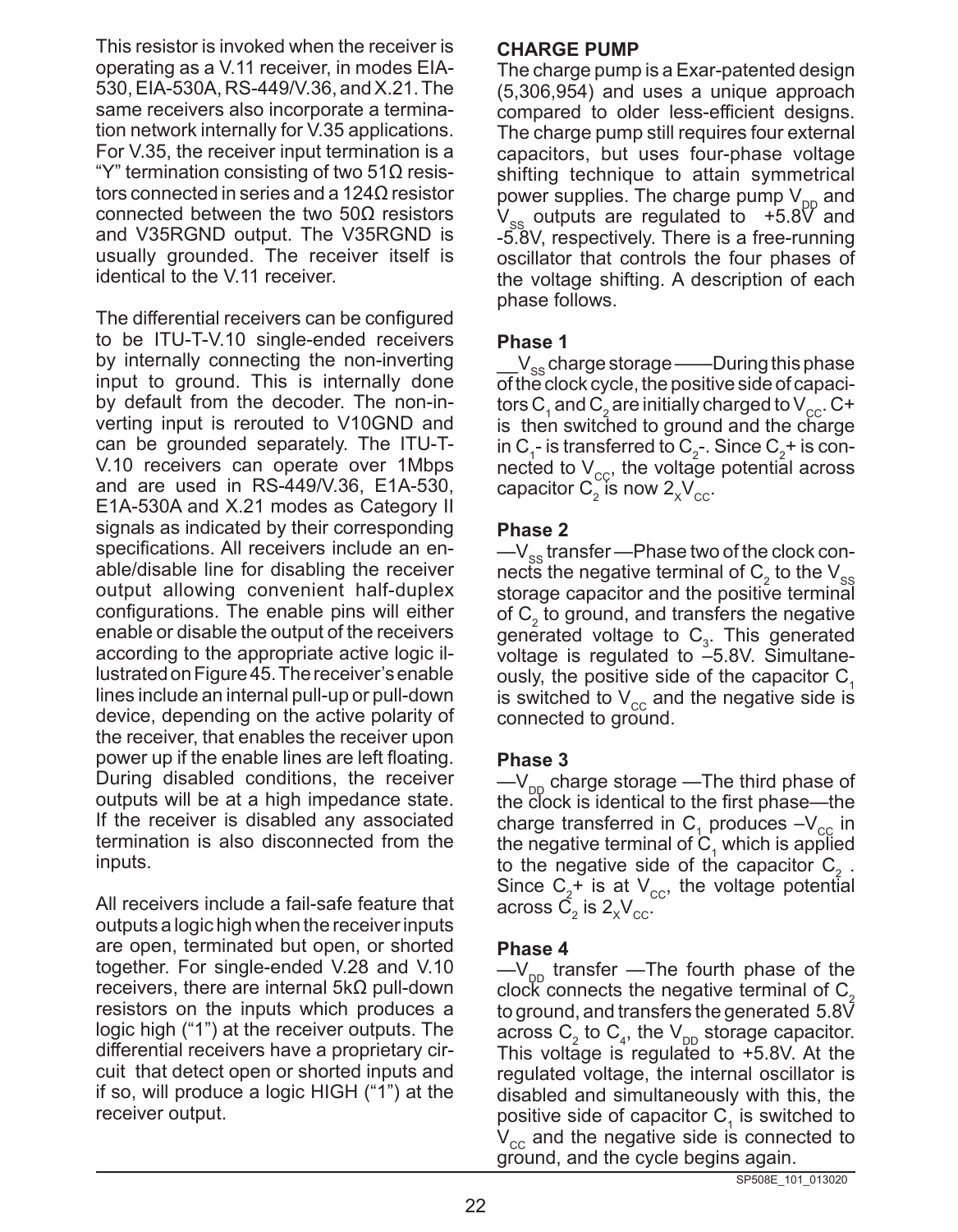The charge pump cycle will continue as long as the operational conditions for the internal oscillator are present.

Since both V+ and V- are separately generated from  $V_{cc}$ ; in a no-load condition  $V^*$  and V- will be symmetrical. Older charge pump approaches that generate V- from V+ will show a decrease in the magnitude of V- compared to V+ due to the inherent inefficiencies in the design.

The clock rate for the charge pump typically operates at 250kHz. The external capacitors can be as low as 1µF with a 16V breakdown voltage rating.

#### **TERM\_OFF FUNCTION**

The SP508E contains a TERM\_OFF pin that disables all three receiver input termination networks regardless of mode. This allows the device to be used in monitor mode applications that are typically found in networking test equipment. The TERM OFF pin internally contains a pull-down device with an impedance of over 500kΩ, which will default in a "ON" condition during power-up if V.35 receivers are used. The individual receiver enable line and the SHUTDOWN mode from the decoder will disable the termination regardless of TERM\_OFF.

#### **LOOPBACK FUNCTION**

The SP508E contains a LOOPBACK pin that invokes a loopback path. This loopback path is illustrated in Figure 46. LOOPBACK has an internal pull-up resistor that defaults to normal mode during power up or if the pin is left floating. During loopback, the driver output and receiver input characteristics will still adhere to its appropriate specifications.

#### **DECODER AND D\_LATCH FUNCTION**

The SP508E contains a D\_LATCH pin that latches the data into the D0, D1, and D2 decoder inputs. If tied to a logic LOW ("0"), the latch is transparent, allowing the data at the decoder inputs to propagate through and program the SP508E accordingly. If tied to a logic HIGH("1"), the latch locks out the data and prevents the mode from changing until this pin is brought to a logic LOW.

There are internal pull-up devices on D0, D1, and D2, which allow the device to be in SHUTDOWN mode ("111") upon power up. However , if the device is powered -up with the D\_LATCH at a logic HIGH, the decoder state of the SP508E will be undefined.

#### **ESD TOLERANCE**

The SP508E device incorporates ruggedized ESD cells on all driver output and receiver input pins. The ESD structure is improved over our previous family for more rugged applications and environments sensitive to electrostatic discharges and associated transients.

#### **CTR1/CTR2 EUROPEAN COMPLIANCY**

As with all of Exar's previous multiprotocol serial transceiver IC's, the drivers and receivers have been designed to meet all the requirements to NET1/NET2 and TBR2 in order to meet CTR1/CTR2 compliancy. The SP508E is also tested in-house at Exar and adheres to all the NET1/2 physical layer testing and the ITU Series V specifications before shipment. Please note that although the SP508E , as with its predecessors, adhere to CTR1/CTR2 compliancy testing, any complex or unusual configuration should be double-checked to ensure CTR1/CTR2 compliance. Consult the factory for details.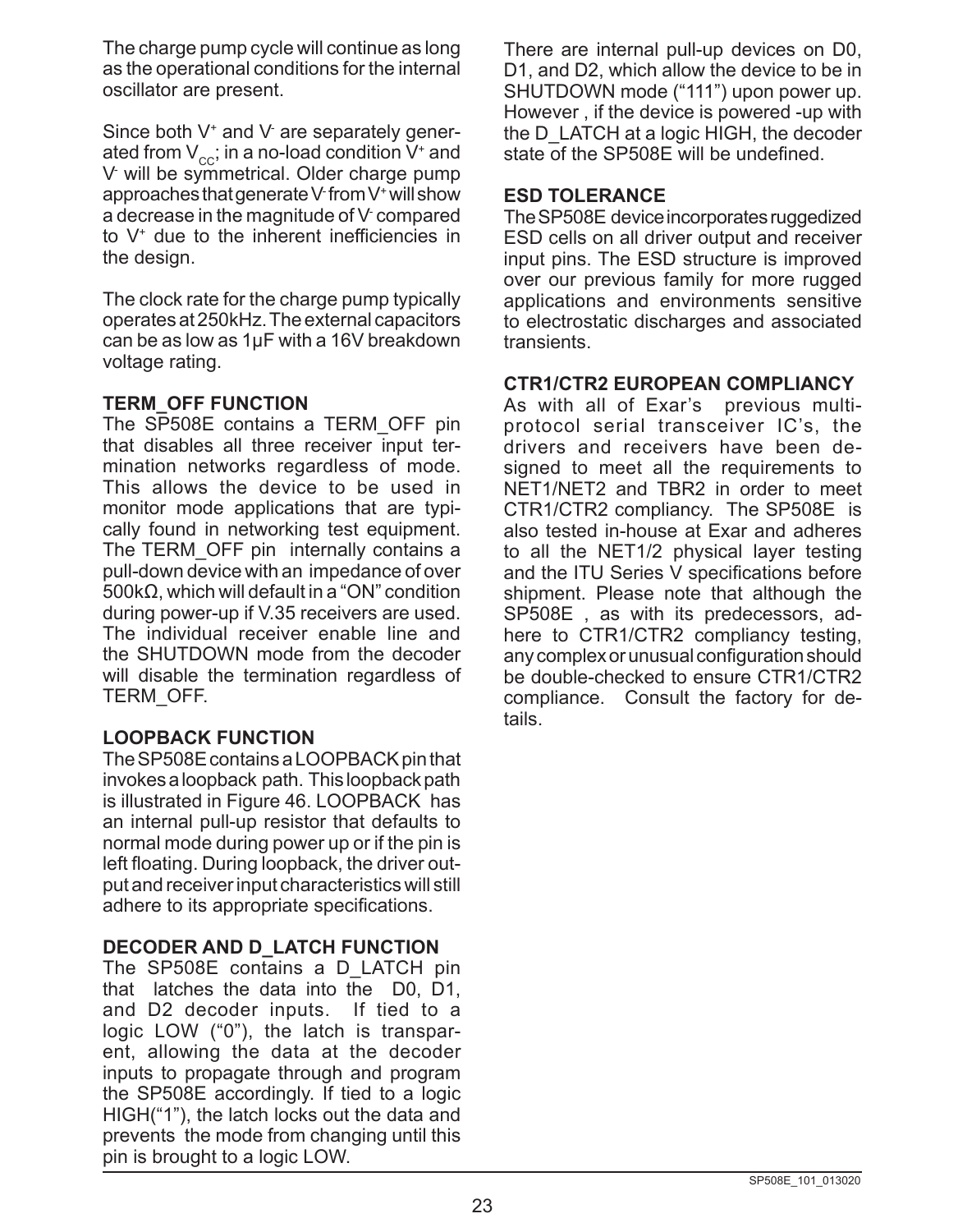

Figure 46. SP508E Loopback Path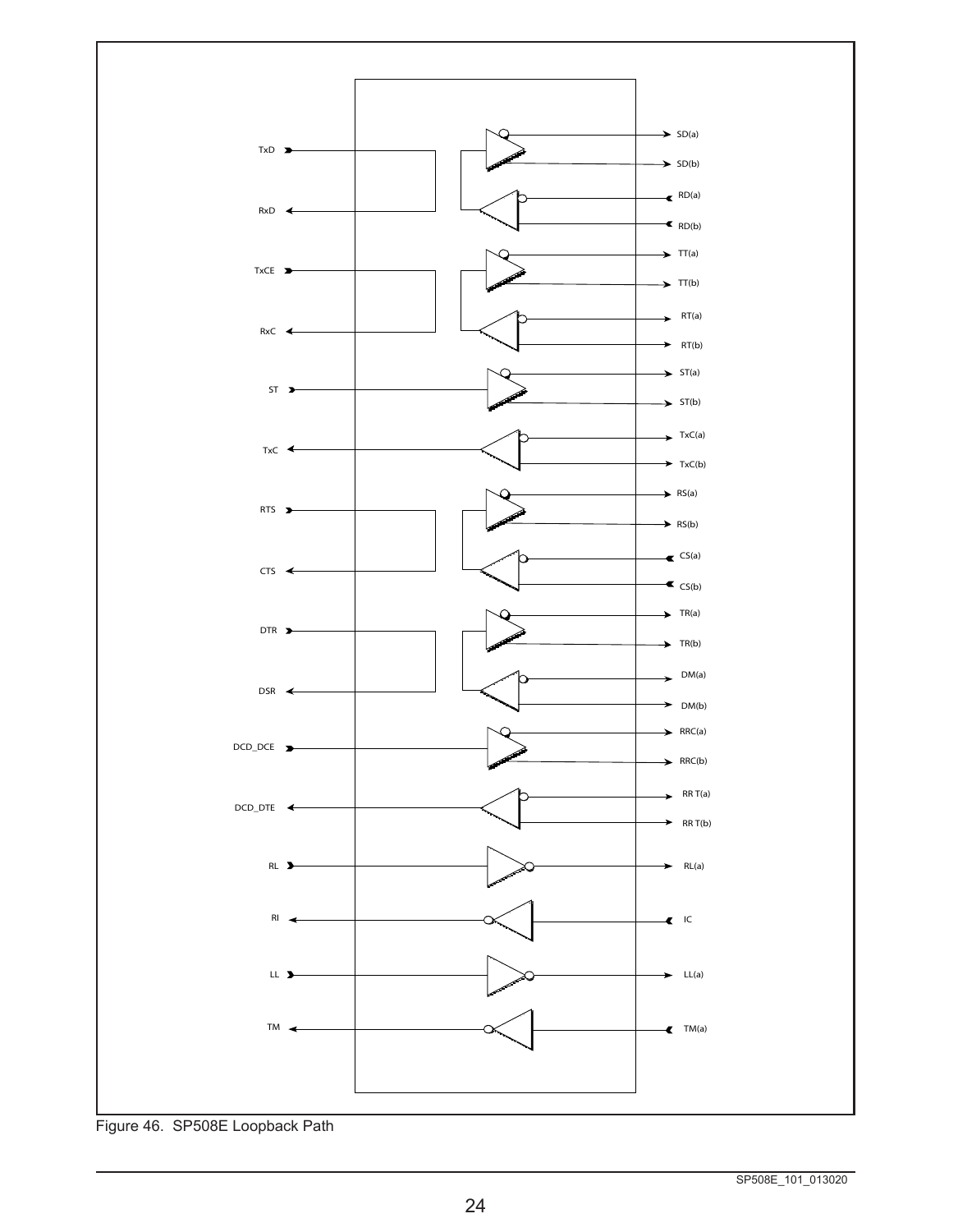Date : Doc. # : Rev. Typical SP508 DB-26 Serial Port Configuration Typical SP508 DB-26 Serial Port Configuration Reference Design Schematic Reference Design Schematic Signal (DTE\_DCE) DB-26 Serial Port Connector Pins Signal (DTE\_DCE)  $\begin{array}{l} \hbox{TO} \text{ RVD} \text{A} \\ \hbox{TO} \text{ RVD} \text{B} \\ \hbox{TCE} \text{TXO} \text{A} \\ \hbox{TCE} \text{TXO} \text{A} \\ \hbox{TCE} \text{TXO} \text{A} \\ \end{array}$  $\begin{array}{l} \text{RTS\_CTS\_A} \\ \text{RTS\_CTS\_B} \\ \text{DTR\_DSR\_A} \\ \text{DTR\_DSR\_B} \end{array}$  $\begin{array}{l} 820704\\ 8261702 \\ 820702 \\ 820704 \\ 820704 \\ 820704 \\ 820704 \\ 820704 \\ 820704 \\ 820704 \\ 820704 \\ 820704 \\ 820704 \\ 820704 \\ 820704 \\ 820704 \\ 820704 \\ 820704 \\ 820704 \\ 820704 \\ 820704 \\ 820704 \\ 820704 \\ 820704 \\ 820704 \\ 820704 \\ 820$ 24 (V.11, V.35, V.28) TXCE\_TXC\_A 11 (V.11, V.35) TXCE\_TXC\_B 17 (V.11, V.35, V.28) RXC\_TXCE\_A 9 (V.11, V.35) RXC\_TXCE\_B 15 (V.11, V.35, V.28) \*TXC\_RXC\_A 12 (V.11, V.35) \*TXC\_RXC\_B 8 (V.11, V.28) DCD\_DCD\_A 10 (V.11) DCD\_DCD\_B 2 (V.11, V.35, V.28) TXD\_RXD\_A 14 (V.11, V.35) TXD\_RXD\_B 4 (V.11, V.28) RTS\_CTS\_A  $20$  (V.11, V.28)  $\mu$ 23 (V.11) DTR\_DSR\_B 3 (V.11, V.35, V.28) RXD\_TXD\_A 16 (V.11, V.35) RXD\_TXD\_B 6 (V.11, V.28)  $\,$ 22 (V.11) DSR\_DTR\_B 19 (V.11) RTS\_CTS\_B  $5$  (V.11, V.28)  $\overline{A}$ 13 (V.11) CTS\_RTS\_B  $\mathbb{R}^{\mathbb{R}}$  $\mathsf{LL}$  TM LL TM  $\mathsf{RL}_{\mathsf{I}}$ 18 (V.10, V.28) LL\_TM 25 (V.10, V.28) LL\_TM 21 (V.10, V.28) RL\_RI 22 (V.10, V.28) RI\_RL Customer: Title : µ DB-26 Serial Rort Connector Pins SIGNAL GND (10 Pins) SIGNAL GND (10 Pins )  $\begin{array}{l} {\bf 3}\, \langle\mathcal{M},\mathcal{M},\mathcal{S}\mathcal{S}\rangle \\ {\bf 7}\, \langle\mathcal{M},\mathcal{M},\mathcal{S}\rangle \\ {\bf 8}\, \langle\mathcal{M},\mathcal{M},\mathcal{S}\rangle \\ {\bf 9}\, \langle\mathcal{M},\mathcal{M},\mathcal{S}\rangle \\ {\bf 9}\, \langle\mathcal{M},\mathcal{M},\mathcal{S}\rangle \\ {\bf 1}\, \langle\mathcal{M},\mathcal{M},\mathcal{S}\rangle \\ {\bf 1}\, \langle\mathcal{M},\mathcal{M},\mathcal{S}\rangle \\ {\bf 1}\, \langle\mathcal{$  $2(N11, V35, V28)$ <br>14 (V11, V35)<br>24 (V11, V35, V28)<br>11 (V11, V35) 4 (V.11, V.28)<br>19 (V.11)<br>20 (V.11, V.28)<br>23 (V.11) 18 (V.10, V.28) 21 (V.10, V.28) 22 (V.10, V.28) 25 (V.10, V.28)  $-5V$ LOOPBACK +5V  $\ddot{\Gamma}^{\shortparallel}$  $\mathbf{L}$ ∓ Ά C1+ C1+ Q2+ Q2+ TuF Τ Τ ⊤ V35TGND3 VSS V35RGND D0 D1 D2 V10\_GND D\_LATCH<br>T<u>ERM\_OFF</u><br>IOOPBACK<br>V35TGND2<br>V35TGND2 IEEN V10\_GND<br>GEN V<sub>DD</sub> C1+ C1- C2-ัััััััั Charge Pump Section 1µ F 1µ F Charge Pump Section Tansceiver Sedion Transceiver Section SP508E Logic Section ≨⊊ GND <u>y</u> E SE SIG I ØIØIØIØIØIØI  $\frac{1}{2}$   $\frac{1}{2}$ SEE y TxD RTS DTR DCD\_DCE RxD RxC TxC CTS DSR DCD<sub>DTE</sub>  $\ddot{a}$ TM ال<br>|a⊮ fi  $+5V$ +5V #109 (DCD) $_{\text{DCE}}$ #109 (DCD) $_{\text{DTE}}$ #113 (TXCE) #113 (TXCE) #105 (RTS) #108 (DTR) #105 (RXD) #115 (RXC) #107 (DSR) #106 (CTS)  $#103$  (TxD) #105 (RTS) #108 (DTR) #105 (RXD) #115 (RXC) #114 (TxC) #106 (CTS) #107 (DSR) #103 (TxD) #140 (RL) #141 (LL) #114 (TxC) #125 (RI) #142 (TM) DCE/DTE I/O Lines represented by double arrowhead signifies a bi-directional bus. Driver applies for DCE only on pins 15 and 12.<br>Receiver applies for DTE only on pins 15 and 12.<br>Receiver applies for DTE only on pins 15 and 12.<br>Receiver applies for DTE only on pins 8 and 10. Receiver applies for DTE only on pins 15 and 12. Receiver applies for DTE only on pins 8 and 10. \* - Driver applies f or DCE only on pins 15 and 12. Driver applies f or DCE only on pins 8 and 10. Input Line Output Line

Figure 47. SP508E Typical Operating Configuration to Serial Port Connector with DCE/DTE programmability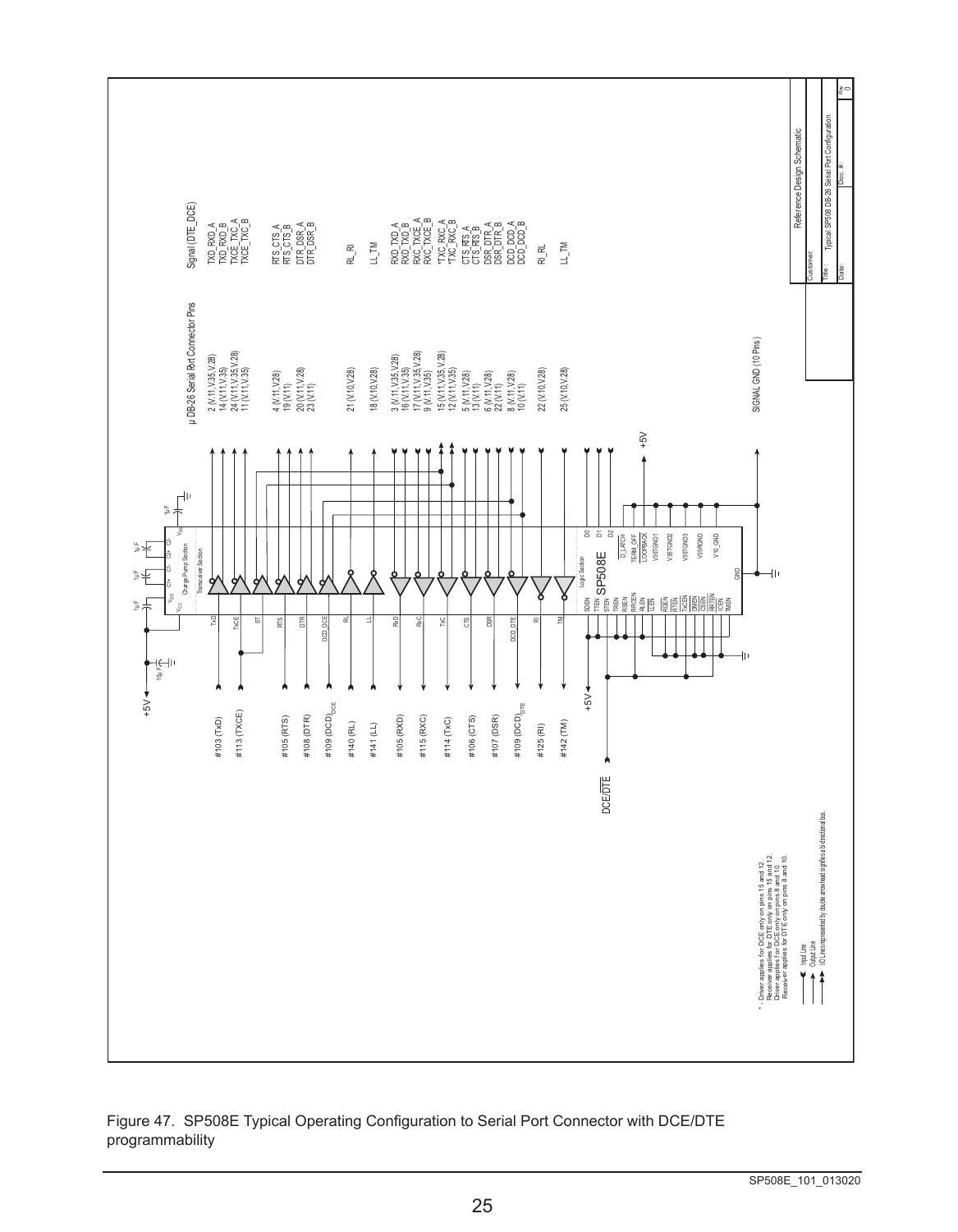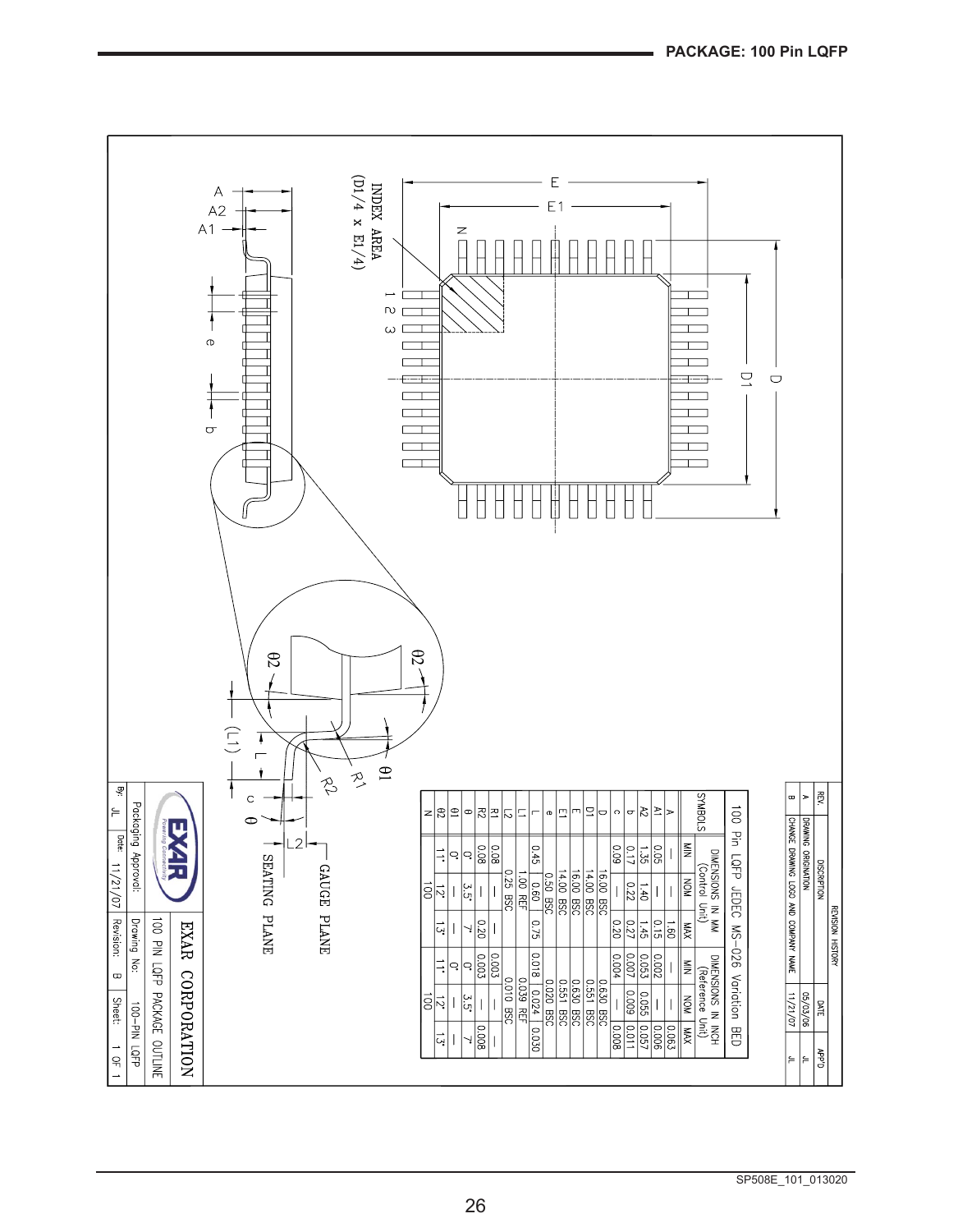| ï<br>Ï        |
|---------------|
| $\vdots$      |
| ī             |
| ı             |
| J             |
|               |
| $\vdots$<br>I |
| ֠             |
| f<br>l        |

| ಹ    | ð          | ₹  | Đ         | ಕ      | 幺              | 너             | 8                 | 회            |            |               |            |              |            |              |               | \$ 의왕 의김긔왕 의왕 희왕  अ 왕 |          |             |          |              |                 |       | আ‱⊠আসাহী≁ |          |   |          |    | ы        | ω  | ౹జ       | Number<br>킑          | Interfaceto                            |                                       |
|------|------------|----|-----------|--------|----------------|---------------|-------------------|--------------|------------|---------------|------------|--------------|------------|--------------|---------------|-----------------------|----------|-------------|----------|--------------|-----------------|-------|-----------|----------|---|----------|----|----------|----|----------|----------------------|----------------------------------------|---------------------------------------|
| TMEN | 긓          | 百里 | 쿈         | RRTEN# | <b>DCD_DTE</b> | <b>DIMEN#</b> | š                 | <b>CSEN#</b> | Э          | $\frac{1}{2}$ |            | <b>RTEN#</b> | K          | <b>KDBN#</b> | g             | <b>LLEN#</b>          | F        | <b>RLEN</b> | 콘        | <b>RRCEN</b> | bcp_pcE         | TREN  | 먧         | lã       | 띌 |          | 目型 | K        | l≌ | ιš       | F<br><b>Mnemonic</b> | System Logic                           |                                       |
|      | Receiver_8 |    | Receiver_ |        | Receiver_6     |               | Receiver_5        |              | Receiver_4 |               | Receiver_3 |              | Receiver_2 |              | Receiver_1    |                       | Driver_8 |             | Driver_7 |              | <b>Driver_6</b> |       | Driver_5  | Driver_4 |   | Driver_3 |    | Driver_Z |    | Driver_1 | Circuit              |                                        | SP508 Multiprotocol Configured as DCE |
|      | TMUN       |    | 75        | RRT(B) | <b>RRT(A)</b>  | <b>DiviB</b>  | DMW               | 똃            |            | TxC(B)        | <b>NOX</b> | 眉            | ē          | 8D (B)       | <b>RD (A)</b> |                       | 行论       |             | m<br>S   | RRC(B)       | massa           | TR(B) | 3월3월3월    |          |   |          |    | mр       | 영화 |          | F<br><b>Mnemonic</b> | Interface to Port-<br><b>Connector</b> |                                       |
|      | బి         |    | ē         |        |                |               | କାହାଧାରୀୟାଧାରୀହାର |              |            |               |            |              |            | 회            | お             |                       | వి       |             | ဇ္တ      | 9            | 의               |       | 의지히이이히이어  |          |   |          |    |          | ğ  | 8        | Number<br>꾉          |                                        |                                       |

|                                                                                        | 8ZN            | 8ZN           |  |       | న్ల        |         | 8Ō.        |  |               | న్ల         |              | న్           | 8ZX       | 820 |        | V28          |       | 8ZA          |       | 874      |            | 876        |       | న్ల          |              | 뼗            |               | Signal        | ø          |                                              |
|----------------------------------------------------------------------------------------|----------------|---------------|--|-------|------------|---------|------------|--|---------------|-------------|--------------|--------------|-----------|-----|--------|--------------|-------|--------------|-------|----------|------------|------------|-------|--------------|--------------|--------------|---------------|---------------|------------|----------------------------------------------|
| proprietary? non-standard implementations                                              | F              | 콛             |  |       | θ          |         | ç          |  |               | g           |              | ¥            | 넣         | A   |        | Ą            |       | 8            |       | G        |            | l S        |       | 8            |              | 8            | k             | <b>Mnemo</b>  | 132 or V24 | Recommended Signals and Port Pin Assignments |
|                                                                                        | ಹ              | 르             |  |       | 8          |         | 4          |  |               | 24          |              | ю            | g         | N   |        | œ            |       | ō,           |       | un)      |            | 등          |       | ₹            |              | ω            | PintP         | <b>DB-25</b>  |            |                                              |
|                                                                                        | ă              | orx.          |  | Ĕ     | Ĕ          | ĚĂ      | Ĕ          |  | Ĕ             | Ě           | Ĕ            | Ě            | ă         |     | Ě      | Ě            | Ě     | ЦĂ           | Ě     | Ě        | Ě          | Ě          | EX    | Ĕ            | Ś            | Ĕ            | hype          | <b>Signal</b> |            |                                              |
|                                                                                        | F              | 쿋             |  | CD(B) | <b>CDW</b> | CA(B)   | CA(A)      |  | DA(B)         | <b>DAGO</b> | <b>BA(B)</b> | <b>BA(A)</b> | g         |     | CF@)   | <b>CF(A)</b> | CC(B) | CC (A)       | CB(8) | CBW      | <b>DB@</b> | <b>DBW</b> | 0000  | <b>DD(A)</b> | (8) 88       | <b>BB(A)</b> | 롱             | Mnemo         | EA - 290   |                                              |
|                                                                                        | ಹ              | 르             |  | ν     | õ          | 5       | 4          |  | Ξ             | 74          | 局            | ω            | S,        |     | ă      | ାଧା∞         |       | ö            | Φ     | 하다       |            | ات         | ö     | ಸ            | 하이           |              | <b>Pin(F)</b> | <b>DB-25</b>  |            |                                              |
|                                                                                        | ă              | orx           |  | Ĕ     | Ĕ          | Ĕ       | Ě          |  | Ě             | Ĕ           | Ě            | EX           | ă         |     | Ĕ      | Ě            | Ě     | ЦÃ           | Ĕ     | Ě        | ЕÃ         | ĔΔ         | EX    | ă            | Ě            | ΕŔ           | hpe           | <b>Signal</b> |            |                                              |
| Pin assignments and signal functions are subject to national or regional variation and | F              | 쿋             |  | TR(B) | TRUAL      | ⊠<br> a | <b>RSW</b> |  | <b>TT(B)</b>  | mw          | <b>SD(B)</b> | <b>SDW</b>   | 넣         |     | E<br>B | ē            | DM(B) | <b>DM(A)</b> | မြိ   | 옗        |            | ăø         | RT(B) | ē            | <b>RD(B)</b> | ē            | ∣₹            | <b>Mnemo</b>  | 16449      |                                              |
|                                                                                        | ಕ              | $\frac{1}{4}$ |  | 8     | ನ          | 52      | Ń.         |  | 器             | 4           | N            | 4            | ಹ         |     | 혚      | اتا          | 8     | Ξ            | Z     |          |            | 하레이어       |       | $\infty$     | 봐            |              | Pin(P)        | 08-37         |            |                                              |
|                                                                                        | 826            | <b>82A</b>    |  |       | 87A        |         | 8CA        |  | ક્રિક્રિ      |             | <b>SEA</b>   | <b>SEX</b>   | 826       | 8ZA |        | 8ZA          |       | 87A          |       | ន្លន្ត្រ |            | 5          |       | န်မြို့      |              |              | 녧             | <b>Signal</b> |            |                                              |
|                                                                                        | $\overline{4}$ | ā             |  |       | ā          |         | ā          |  | Ξ             | ã           | ē            | $\vec{9}$    | ă         | 521 |        | š            |       | ą            |       | ā        | に          | 됴          | 듮     | 显            | 희희           |              | 봉             | Mnemo         | ธี         |                                              |
|                                                                                        |                | z             |  |       | I          |         | Ö          |  | ź             | c           | <b>v</b>     | ᅲ            | $\vec{z}$ |     |        | ᆩ            |       | m            |       | 이었       |            | ≺          | ×     | ≺            |              | ☞            | Ē             | ₩             |            |                                              |
| XQ, not both                                                                           |                |               |  |       |            | EX      | Ĕ          |  | Ě             | Ĕ           | ě            | Ě            |           |     |        |              |       |              | Ě     | Ĕ        | EА         | ĔΚ         | Ě     | Ĕ            | Ξ            | ĔΚ           | hye           | <b>Signal</b> |            |                                              |
| ** X21 use either B0 or                                                                |                |               |  |       |            | G       | ê          |  | )<br>@        | šø          | 10)          | 튏            |           |     |        |              |       |              | ē     | ē        | 씛          | ାଞ         | 90    | ছি           | 闘            |              | 봉             | Mnemo         | X21        |                                              |
|                                                                                        |                |               |  |       |            | ă       | ω          |  | $\frac{1}{4}$ | ¥           | ∝اہ          |              |           |     |        |              |       |              | ನ     | 하다       |            | ۱œ         | 長     | ¥            |              | 4            | Pin(F)        | 51-80         |            |                                              |

Spared rivers and receivers may be used for optional signals (Signal<br>Quality, Rate Detect, Standby) or may be disabled using individual<br>Jenable pins for each driver and receiver

L

SP508E\_101\_013020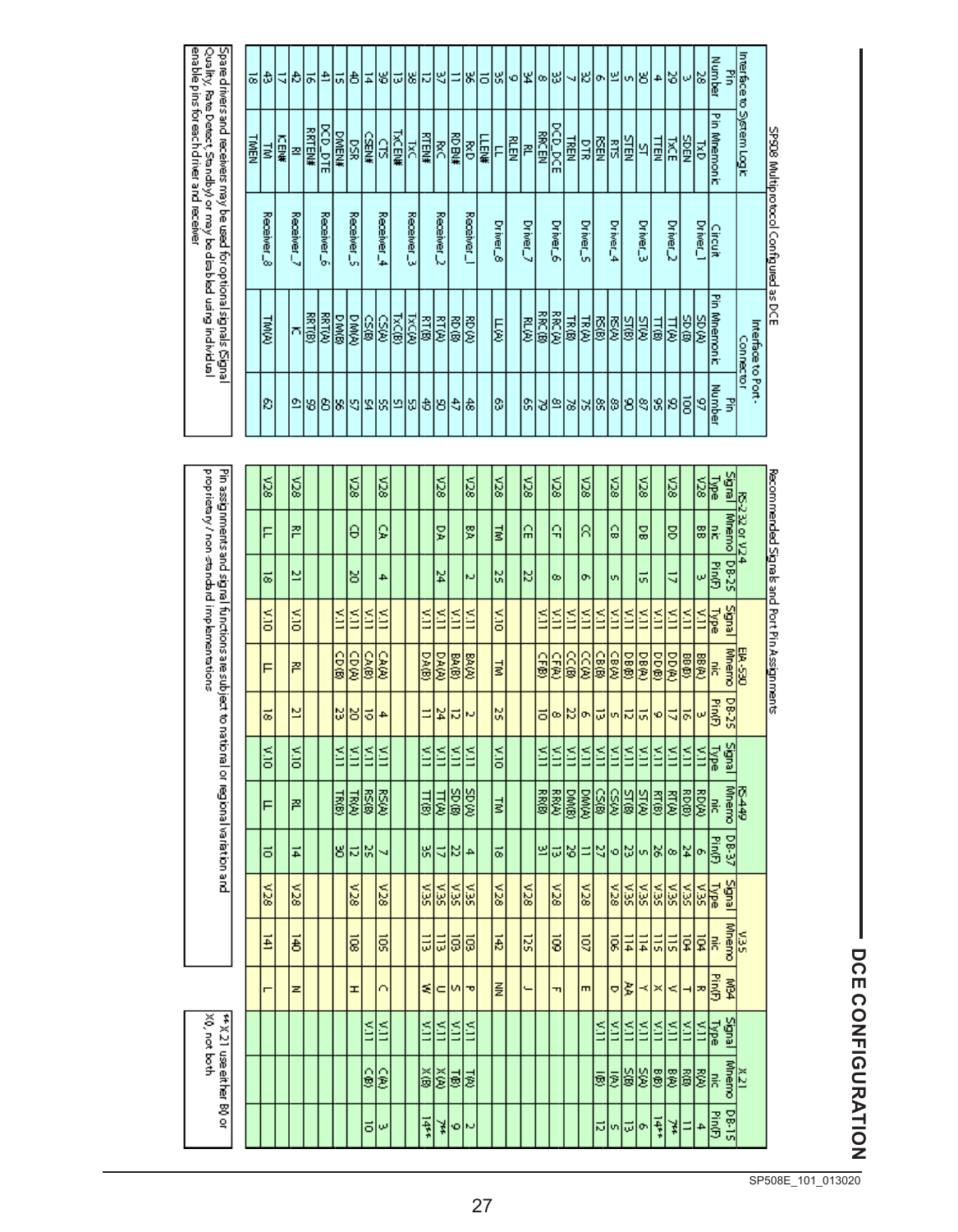| Ï |
|---|
|   |
|   |

|                                                                                 | lಹ           | ١ŵ          | 치위의  |            |               | 비            | 넚              | l8           | $\frac{1}{4}$ |            | 恩は            |              | 비커서제         |            |          |            |    |          |    |          | 4 8 허리하이와단% 허차하 2  3 |                 |       |          |         |          |    |          |       | ⊯⊌       |       | ౹ఙ       | Number               | 콯 |                                |                                        |
|---------------------------------------------------------------------------------|--------------|-------------|------|------------|---------------|--------------|----------------|--------------|---------------|------------|---------------|--------------|--------------|------------|----------|------------|----|----------|----|----------|----------------------|-----------------|-------|----------|---------|----------|----|----------|-------|----------|-------|----------|----------------------|---|--------------------------------|----------------------------------------|
|                                                                                 | <b>TIMEN</b> | ē           | KEN# | ᅍ          | <b>RRTEN#</b> | RCD.<br>덞    | <b>DIVIEN#</b> | g            | 同性            | G          | <b>TxCEN#</b> | 図            | <b>RTEN#</b> | 廖          | tr⊟cs    | g          | 三联 |          | 阿图 | 콛        | <b>RRCEN</b>         | DCD_DCE         | 屋     | STR      | 网里      | ā        | ě  | Ľ        | 目型    | 闂        |       | ķξ       | F<br><b>Mnemonic</b> |   | Interface to System Logic      |                                        |
| Song Editions and Green States that of the Georgia continual stands of the Song |              | Receiver_8  |      | Receiver_7 |               | Receiver_6   |                | Receiver_5   |               | Receiver_4 |               | Receiver_3   |              | Receiver_2 |          | Receiver_1 |    | Driver_8 |    | Driver_7 |                      | <b>Driver_6</b> |       | Driver_5 |         | Driver_4 |    | Driver_3 |       | Criver_2 |       | Driver_1 | Circuit              |   |                                | SP 908 Multiprotocol Configured as DTE |
|                                                                                 |              | <b>TIMA</b> |      | la         | <b>RAT@</b>   | <b>RRTCA</b> | Divi®          | <b>Divid</b> | ရွ            | CSON       | <b>Ixc@</b>   | <b>IxCON</b> | 眉            | ē          | le<br>Bo | हु         |    | 히        |    | e<br>S   | <b>RRC(B)</b>        | <b>RRCW</b>     | TR(B) | 텛        | l⊠<br>⊜ | ₿        | 뎳  | 넳        | 目扇    | 틿        | 50.00 | SD (A)   | Pin Mnemonic         |   | Interface to Port<br>Connector |                                        |
|                                                                                 |              | ß           |      | lo         | l8            | 18           |                | 8 2 2 3 3    |               |            | l≌            | 130          | l\$          | 18         | 11       |            |    | ါသ       |    | ႙        | ы                    | ⊵               | ౹జ    | 이치지      |         |          | 18 |          | 8 8 8 |          | ē     | 9        | Number               | 곻 |                                |                                        |

ryality, Rae Detect, Standby) or may be ucub punisalinas Papila<br>Quality, Rae Detect, Standby) or may be disabled using individual<br>enable pins for each driver and receiver

|                     |                |                                |              | Recommended Signals and Port Pin Assignments |                                                                                                    |             |                   |                  |             |                   |              |              |                         |                        |                       |              |             |
|---------------------|----------------|--------------------------------|--------------|----------------------------------------------|----------------------------------------------------------------------------------------------------|-------------|-------------------|------------------|-------------|-------------------|--------------|--------------|-------------------------|------------------------|-----------------------|--------------|-------------|
|                     | RS-232 or V.24 |                                |              | EIA-530                                      |                                                                                                    |             | <b>区449</b>       |                  |             | <b>SEX</b>        |              |              | X21                     |                        |                       | Appletalk"   |             |
| Signal<br><b>Pg</b> | Mnemo<br>R     | DB-25                          | Signal<br>퉳  | Mnemo<br>k                                   | <b>Pin (M</b>                                                                                      | Signal<br>函 | <b>Mnemo</b><br>k | 08-37<br>Pin (M) | Signal<br>F | <b>Mnemo</b><br>k | Pin (M)<br>影 | Signal<br>మ  | Mnemo<br>k              | <b>PE-15</b><br>Pin(M) | Signal<br><b>Type</b> | Mnemo<br>k   | <b>Dine</b> |
| ౹ౙ                  | ℝ              |                                | Ĕ            | BAGA                                         |                                                                                                    | Ĕ           |                   | 4                | E           | 扈                 | ᅲ            | Ĕ            | 턿                       |                        | EX                    | ķ            |             |
|                     |                |                                | Ś            | <b>BA(B)</b>                                 | $\overline{4}$                                                                                     | Ĕ           | <u>SD(A)</u>      |                  | 5EX         | 15                |              | é            |                         | ю                      | Ś                     | $1\times 0+$ | o,          |
| 8ZK                 | ΣÀ             | 24                             | ă            | <b>DA(A)</b>                                 | 54                                                                                                 | É           | 딣                 | 의기               | 5EX         | 玉                 | cM           | é            | 협회                      | Ă                      |                       |              |             |
|                     |                |                                | ã            | জাত                                          | ⋍                                                                                                  | ã           | 딣                 | ၽ                | ē           | 玉                 | ź            | É            | ౹శ                      | 真                      |                       |              |             |
|                     |                |                                |              |                                              |                                                                                                    |             |                   |                  |             |                   |              |              |                         |                        |                       |              |             |
|                     |                |                                |              |                                              |                                                                                                    |             |                   |                  |             |                   |              |              |                         |                        |                       |              |             |
| ౹ౙ                  | Ç              | 4                              | EX           | विष्                                         | 4                                                                                                  | Ě           | g                 |                  | ౹ౙ          | ē                 | o            | É            | g                       | ω                      |                       |              |             |
|                     |                |                                | Ś            | अंख्य                                        | 12                                                                                                 | ĽΚ          | ka<br>⊠           | 있                |             |                   |              | é            | g                       | ō                      |                       |              |             |
| ౹ౙ                  | Θ              | ४                              | OUTLIN       | <u>cow</u>                                   | ន                                                                                                  | É           | TRA)              |                  | 826         | ē                 | I            |              |                         |                        | δÜ                    | 형            |             |
|                     |                |                                | zurx         | CD <sub>(B)</sub>                            | ы                                                                                                  | Ĕ           | TR®)              | ષ્ઠ              |             |                   |              |              |                         |                        |                       |              |             |
|                     |                |                                |              |                                              |                                                                                                    |             |                   |                  |             |                   |              |              |                         |                        |                       |              |             |
| ౹ౙ                  | 쿈              | Ľ                              | õЮ           | 콛                                            | 르                                                                                                  | õЩ          | P                 | $\frac{1}{4}$    | ನ           | 히                 | z            |              |                         |                        |                       |              |             |
|                     |                |                                |              |                                              |                                                                                                    |             |                   |                  |             |                   |              |              |                         |                        |                       |              |             |
| 128                 | F              | ౹ౚ                             | ă            | F                                            | ಹ                                                                                                  | ă           | F                 | Б                | ಕ್ಷ         | $\frac{141}{2}$   |              |              |                         |                        |                       |              |             |
|                     |                |                                |              |                                              |                                                                                                    |             |                   |                  |             |                   |              |              |                         |                        |                       |              |             |
| ಷ                   | 묺              | ω                              | EX           | <b>BB (A)</b>                                | ω                                                                                                  | É           | छळा               | ۱o               | S           | 运                 | ∞            | Ĕ            | हरू                     | 4                      | EX                    | Rxp.         | u,          |
|                     |                |                                | Ĕ            | 陽図                                           | 능                                                                                                  | Ĕ           | ē                 | 뇌                | ē           | ē                 | ۹            | Ĕ            | ē                       |                        | ш٨                    | P            | lœ          |
| ౹ౙ                  | 18             | ₹                              | Ĕ            | জঞ                                           | ҕ                                                                                                  | E           | 톓                 | ∣∞               | E           | 듦                 | ≺            |              |                         |                        |                       |              |             |
|                     |                |                                | Ĕ            | ভাৰত                                         | l۰                                                                                                 | Ĕ           | 텳                 | ს∞ ⊗             | ē           | 듢                 | l≍           |              |                         |                        |                       |              |             |
| 12g                 | 덣              | ᆔ                              | Ĕ            | <b>DB(A)</b>                                 | 더                                                                                                  | é           | 길                 |                  | E           | 真                 | ¢            | ž            | é                       | l۰                     |                       |              |             |
|                     |                |                                | É            | <b>DB(B)</b>                                 | ¦≂                                                                                                 | É           | 녧                 | 닚                | 5Ø          | $\frac{114}{4}$   | 医            | É            | b                       | ದ                      |                       |              |             |
| াত্র                | b              | U)                             | Ś            | <b>CBON</b>                                  | m                                                                                                  | ≦           | ⊗                 | o                | 128         | ब्र               | p            | ž            | ট্র                     | lun                    |                       | <b>GND</b>   |             |
|                     |                |                                | Ě            | 1968                                         | lಪ                                                                                                 | ă           | <b>GSD</b>        | 27               |             |                   |              | Ĕ            | 唇                       | ನ                      | <b>Nile</b>           | 誘            |             |
| ౹ౙ                  | k              | o۱                             | <b>VILNO</b> | ८०                                           | lم                                                                                                 | E           | <b>Divid</b>      |                  | <b>RE</b>   | ē                 | lтı          | Ĕ            | 삟                       | ¥                      | ă                     | 윤            |             |
|                     |                |                                | ZILIK        | ka                                           | $\frac{1}{2}$                                                                                      | ž           | <b>DiviB</b>      | 12               |             |                   |              | ð            | ā                       | ٦                      |                       |              |             |
| ౹ౙ                  | Ą              | œ                              | Ě            | 딚                                            | œ                                                                                                  | É           | ē                 | ಠ                | ౹ౙ          | ē                 |              |              |                         |                        |                       |              |             |
|                     |                |                                | Ś            | 日本                                           | ಕ                                                                                                  | ă           | 屬                 | 쁘                |             |                   |              |              |                         |                        |                       |              |             |
| V28                 | င္ပ            | 22                             | õiX          | 콘                                            | 22#                                                                                                |             |                   |                  | 821         | 125               |              |              |                         |                        |                       |              |             |
|                     |                |                                |              |                                              |                                                                                                    |             |                   |                  |             |                   |              |              |                         |                        |                       |              |             |
| ಕ್ಷ                 | E              | 넒                              | δ            | E                                            | 넚                                                                                                  | ă           | E                 | ಹ                | ನ           | 넓                 | E            |              |                         |                        |                       |              |             |
|                     |                |                                |              |                                              |                                                                                                    |             |                   |                  |             |                   |              |              |                         |                        |                       |              |             |
|                     |                |                                |              |                                              |                                                                                                    |             |                   |                  |             |                   |              |              |                         |                        |                       |              |             |
|                     |                | / non-standard implementations |              |                                              | Pin assignments and signal functions are subject to national or regional variation and proprietary |             |                   |                  |             |                   |              | XQ, not both | ** X21 use either B0 or |                        |                       |              |             |
|                     |                |                                |              |                                              |                                                                                                    |             |                   |                  |             |                   |              |              |                         |                        |                       |              |             |

‡ Elk-520 uses V.11 differentia≬for DSR (CC) and DTR (CD) agnals; Elk-550-A uses single-<br>|ended V.10 for DSR and DTR and adds Risgnal on pin 22

SP508E\_101\_013020